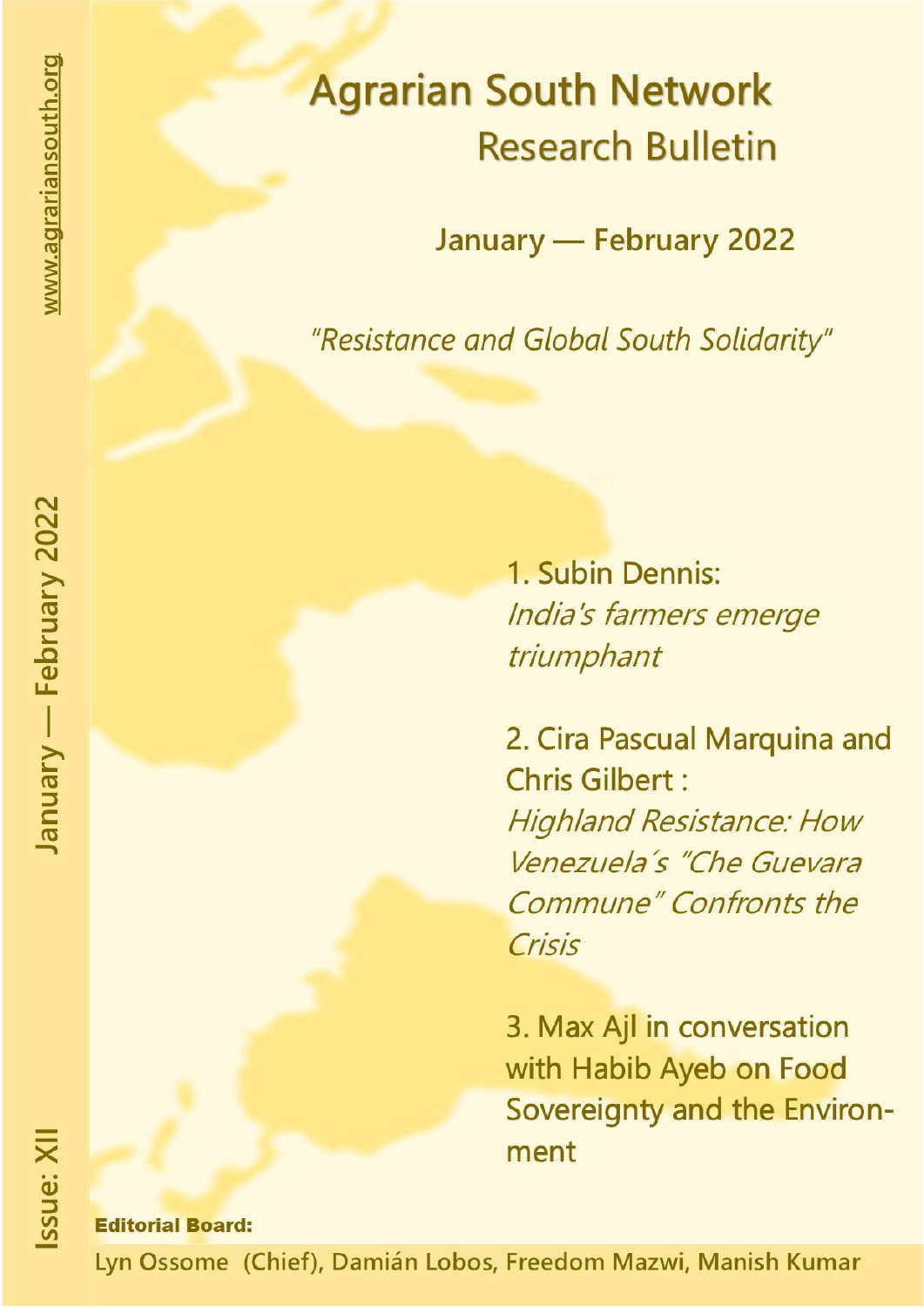#### **EDITORIAL**

#### **Resistance and Global South Solidarity**

Sanctions against Venezuela, repressive anti-farmer legislations in India, and imperialist attacks on national and food sovereignty: these are the backdrops against which this issue of the Bulletin delves into the places and forms of resistance waged by the world's peasant and farming population in their struggles for survival.

Since 2017, the US sanctions have had a devastating impact on Venezuelan society, leading to fuel shortages that have gravely affected campesinos. We reprint in this issue, first-hand accounts of the impact of the US sanctions on a coffee and cocoa growing commune in the Venezuelan Andes. Far from being passive during the crisis, the Che Guevara Commune has developed a range of creative responses to these difficulties as they emerge, demonstrating that communes can provide a popular, sovereign solution to the crisis – an alternative to capitalist capitulation. Among the social questions to which such communal organizing seem to respond is how to marshal the resources of the people and of the land towards survival of whole communities, and the political question regarding what the building blocks of socialist futures might look like and what forms these might take in practical terms.

Also reprint with permission, a critical interview with Habib Ayeb and Max Ajl, in which Ayeb elaborates in great detail the questions and challenges which require a response if we are to cross the neoliberal threshold towards food sovereignty in the current contexts of crisis across the developing world. At its core is the centrality of sustainable agro-ecology 'as a political alternative,' which must be understood in tandem with the sovereignty and defense of nations. In this sense, the separation between city and countryside is reflective in part, of the urban left's subjugation to modernity with its twin question of development that continues to evolve at the expense of the peasantry. But what is the cost of the current development model whose ends are so unjustifiably narrow? As Ayeb poignantly enquires, what does it mean to develop a country by increasing the number of poor people? He reiterates the importance of thinking these questions from *here*, from our own local and engaged vantage points.

In India, an inspiring year-long protest action by farmers have resulted in the recapitulation of the neoliberal state and victory, if only intermittent, given capitalism's voracious appetite for accumulation and dispossession. Subin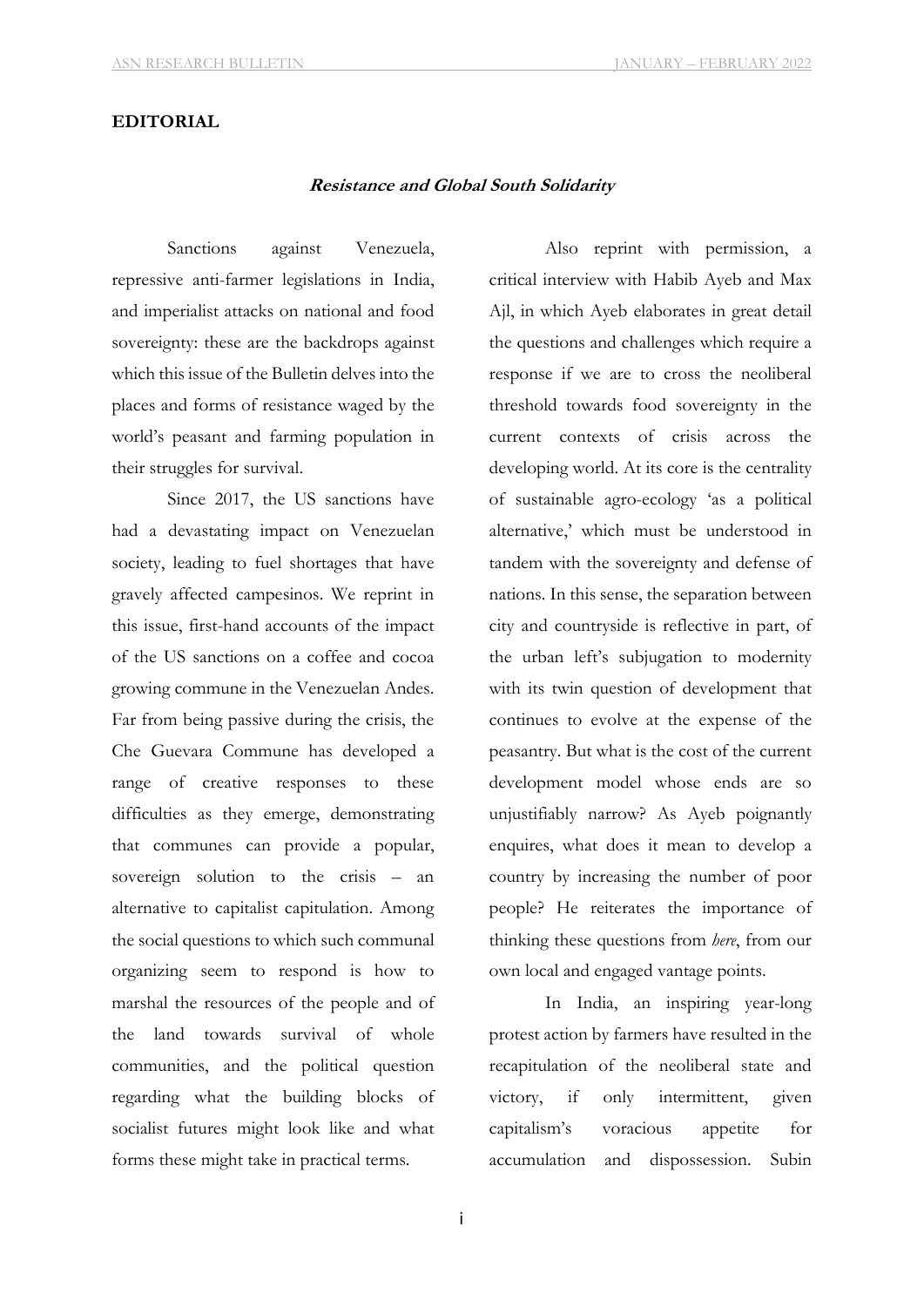Dennis's original contribution recounts the historic struggle of farmers in India from 2020-2021 against three farm laws that threatened to bring agriculture under corporate control, and their ultimate victory, both of which constituted one of the most significant events on record since the country's independence. The questions that the farmers' agitation have raised are

intimately related to the pursuit of neoliberal policies in India during the past three decades – policies that have adversely impacted the availability of credit for farmers.

Together, all three contributions highlight how struggles around food, and the solidarities that sustain them, remain central in thinking livable futures for most of the world's poor and working people.

Enquiries, responses and submissions may be sent to the editors at: agrariansouthresearchbulletin@gmail.com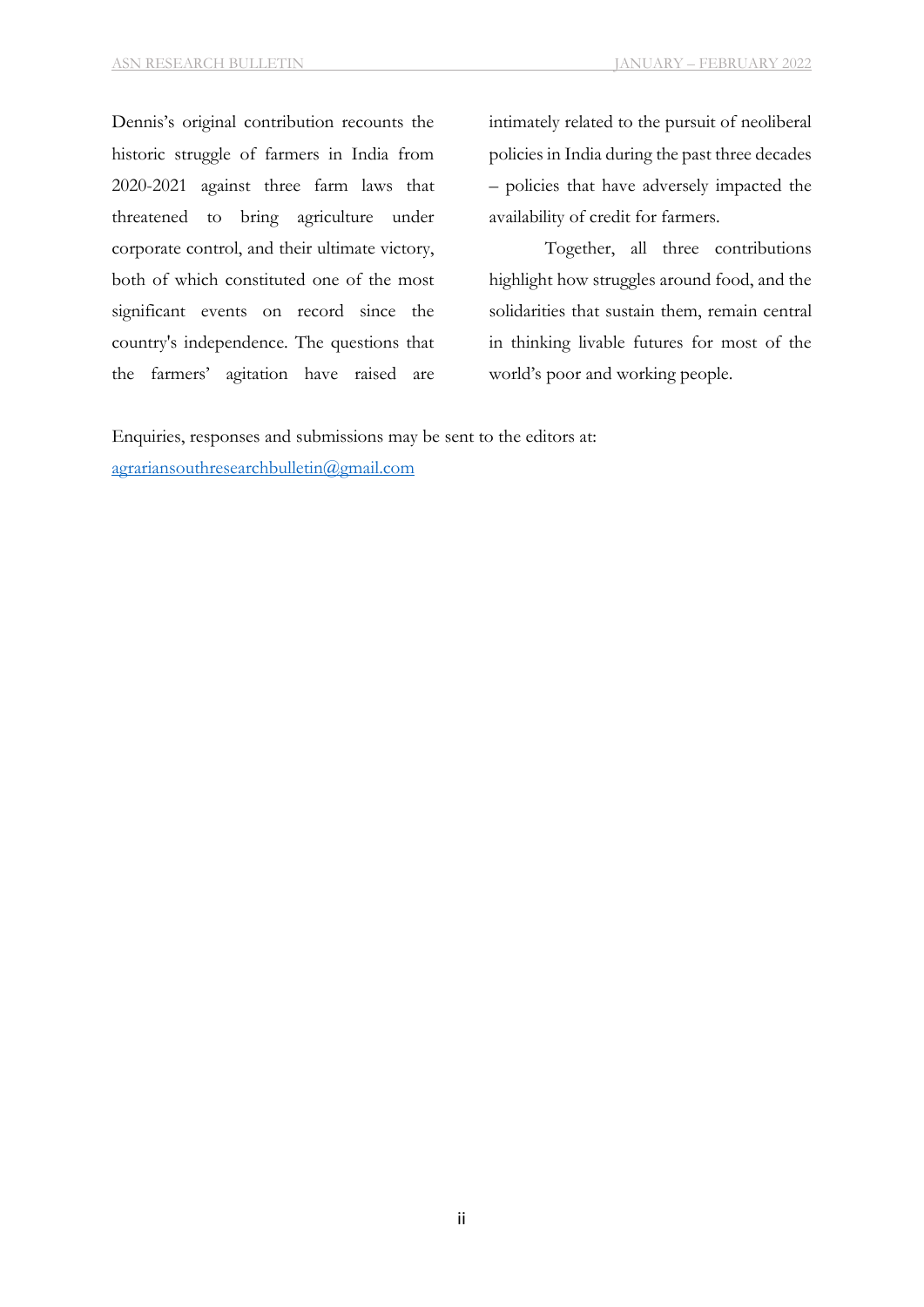#### **India's farmers emerge triumphant**

#### **Subin Dennis\***

The victory of the farmers' struggle of 2020-2021 in India would go down in the annals of history as one of the most significant events on record since the country's independence. On 29 November  $2021$ , the Parliament of India voted<sup>1</sup> to repeal the three farm laws against which a massive farmers' agitation had been raging in the country since November 2020. The repeal followed the announcement<sup>2</sup> by Prime Minister Narendra Modi on 19 November 2021 that the laws would be withdrawn. Subsequently, on 9 December, the Samyukta Kisan Morcha (SKM; United Farmers Front), a coalition of more than 500 farmers' organisations which was leading the struggle, suspended<sup>3</sup> the agitation after the government formally accepted the main demands of the farmers.

The three farm  $laws<sup>4</sup> were major$ reform measures that the far-right Bharatiya Janata Party (BJP) government of India had pursued adamantly, and yet it was forced to climb down, which amounted to a major setback to the ruling party and its parent organisation, the fascist Rashtriya Swayamsevak Sangh (RSS).

The immense pressure created by the agitation, and the fear of the BJP that

-

farmers' outrage would have a serious and adverse impact on its chances in the upcoming legislative assembly elections in states such as Uttar Pradesh and Punjab forced the hand of the BJP to effect this change of tack.

#### **The three farm laws**

The first few decades after India won independence from British colonial rule saw policies being put in place to support peasant agriculture. A system of minimum support prices and public procurement was an important component of these policies. This system entailed the government declaring a minimum support price (MSP) for several major crops, and then procuring these crops from farmers at the declared MSP or slightly higher prices. At the same time, to protect the general population from shortages and runaway inflation, a public distribution system was put in place to provide a minimum quantity of food to the public at subsidised prices.

Most states in India have regulated wholesale markets where farmers can sell their produce. The purpose of these markets, which function under the supervision of state governments, is to prevent farmers from being exploited by traders, and to ensure

<sup>\*</sup> Subin Dennis is an economist and researcher at Tricontinental Research, New Delhi.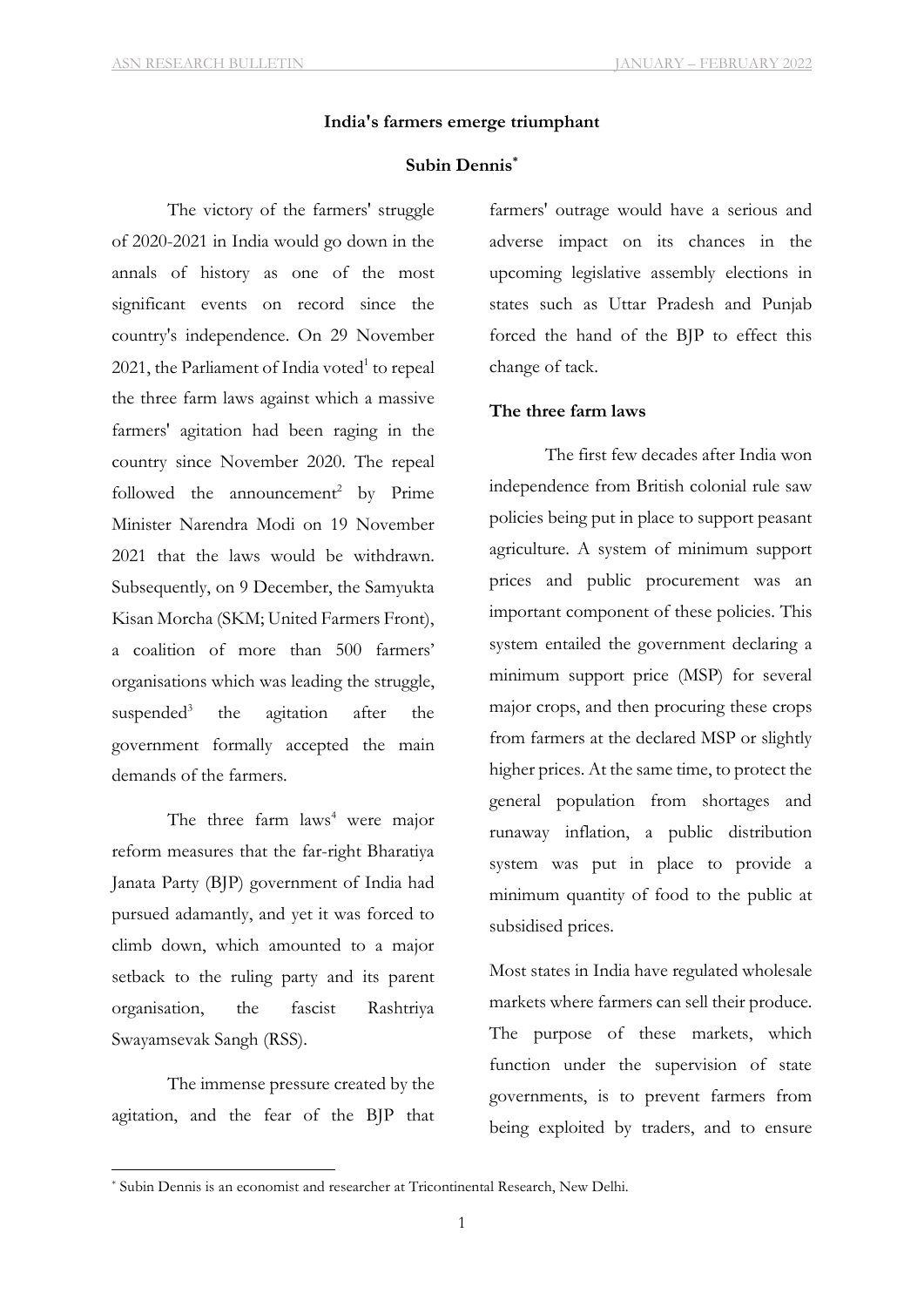remunerative prices and timely payments to the farmers. These markets are the places from where the government procures major crops as mentioned earlier.

The three farm laws that triggered the farmers' agitation were passed by the Parliament of India in September 2020. These were (1) the Farmers' Produce Trade and Commerce (Promotion and Facilitation) Act, 2020; (2) the Farmers (Empowerment and Protection) Agreement on Price Assurance and Farm Services Act, 2020, and (3) the Essential Commodities (Amendment) Act (ECA), 2020.

The first<sup>5</sup> of the three laws sought to make regulated markets irrelevant. Once the regulated markets and their infrastructure are weakened, a government that wants to weaken the system of procurement will find the task much easier. With procurement by government undermined, the safety net for crop prices would also vanish. This would then allow corporates to coerce farmers into entering into unfavourable contracts, which was to be facilitated by the second farm law. The third law would have increased the dominance of big private players even more, as it sought to remove restrictions on private players stockpiling essential commodities like cereals, pulses, and potatoes.

In short, the three farm laws threatened to bring agriculture under corporate control. The farmers

particularly those in the states where the system of regulated markets have been strong — immediately understood the dangers that the three laws posed for their livelihoods. They had already seen what had happened in the state of Bihar, which did away with regulated markets in 2006, resulting in crop prices becoming more volatile, and in farmers ending up receiving prices below MSP for crops such as rice<sup>6</sup>, wheat, and maize<sup>7</sup>. They did not want this experience to be replicated everywhere else.

#### **Fight to the finish**

When farmers' protests against the laws broke out in Punjab, Haryana, and several other parts of the country, these were mostly ignored by the Union government and the mainstream press. Hence the farmers decided to march to the national capital. The police tried to stop them, but some farmers used tractors to break down the barricades, and others used alternative routes to reach the Delhi border.

Four places on the outskirts of Delhi became the main venues of the agitation. These were Singhu and Tikri at the Delhi-Haryana border, Ghazipur at the Delhi-Uttar Pradesh border, and Shahjahanpur at the Haryana-Rajasthan border, about 80 km from the Delhi-Haryana border. Singhu and Tikri were the main protest sites for farmers from Punjab and Haryana; Ghazipur was where farmers from Western Uttar Pradesh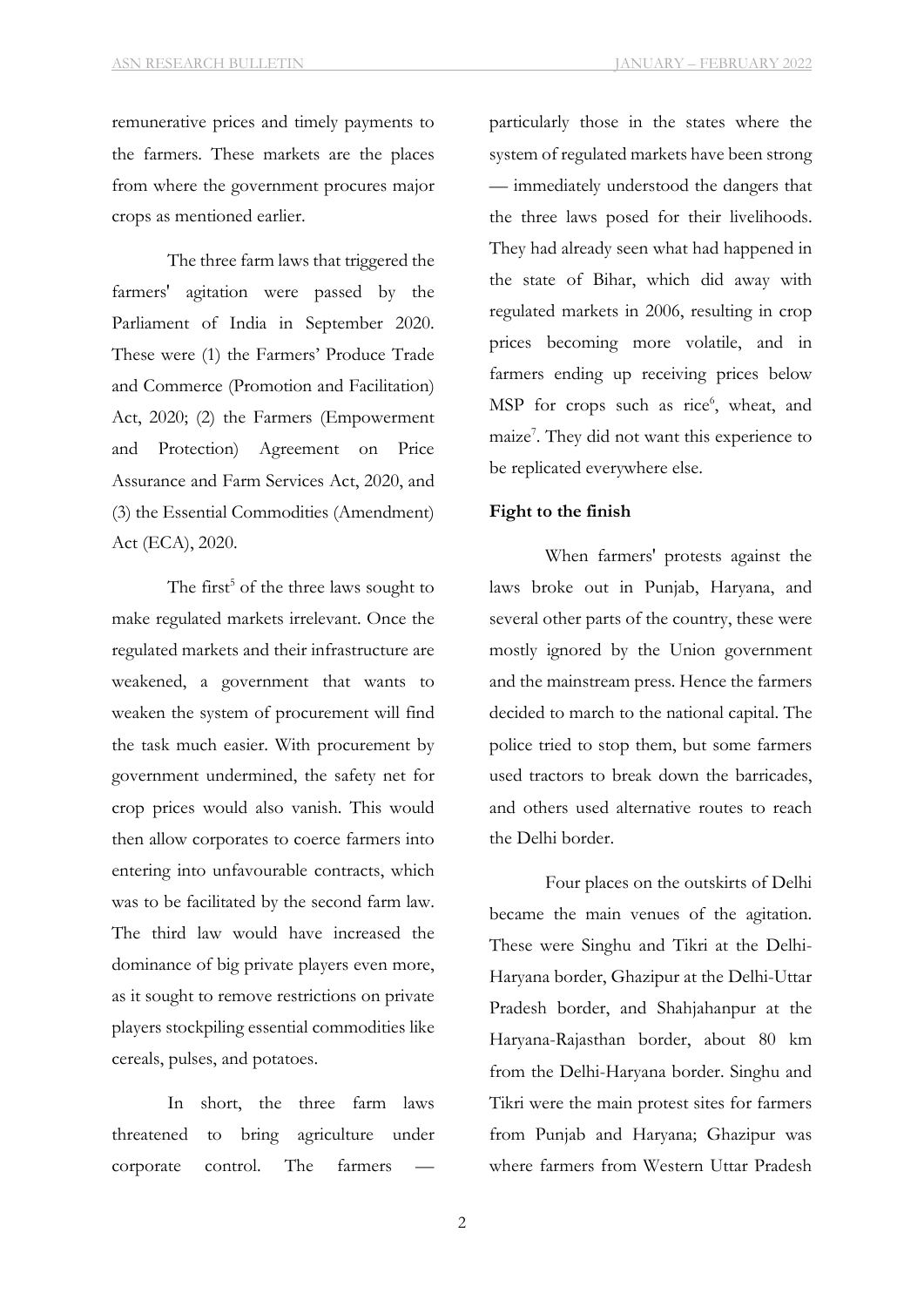congregated; and Shahjahanpur was the protest venue for farmers from Rajasthan. But right from the beginning, protest actions $8$ and campaigns<sup>9</sup> were taking place across the country, giving the agitation an all-India character.

Perhaps the most impressive thing about the agitation was that the farmers fought to the finish, waging a protracted battle, refusing to withdraw the agitation until their demands were met. Many protests by various sections of the working people during the neoliberal era have been stonewalled by successive Indian governments, which chose to wear down the protesters using the greater power of attrition that the state wields. But not this time.

#### **Staying power**

Conscious that the government is not likely to concede their demands immediately, the agitating farmers came ready for the long haul. They brought along trucks and tractortrolleys to store food grains, pulses and other essential supplies. They set up encampments with trolleys and tents at the protest sites. Farmers took turns to stay at protest sites and to stay at home to tend to crops. They set up community kitchens $^{10}$  and washrooms at the protest sites. Food grains, vegetables, milk, and other essential supplies were sent regularly from the villages.

Extreme weather, and the malicious propaganda that the BJP government

unleashed against the protestors — branding them as "Khalistanis"11 (Sikh secessionists), "anti-nationals"<sup>12</sup>, and "terrorists"<sup>13</sup> — did not deter the farmers.

More than 700 protesting farmers lost their lives<sup>14</sup> during the course of the agitation, many of them succumbing to harsh weather conditions at the protest sites. Four farmers and a journalist were killed in Lakhimpur Kheri, Uttar Pradesh, on 3 October 2021, when a convoy of vehicles associated with a union minister belonging to the BJP and his son ran over the protestors. Such sacrifices and repression that they had to endure did not break the determination of the farmers.

An important factor that made it possible for the agitation to be sustained for such a long time was the unity of broad social classes. All sections of the peasantry and agricultural workers came together<sup>15</sup> in the agitation. Poor and middle farmers constituted the majority of the protesting farmers; but sections of rich farmers also joined. Such wide-ranging unity was crucial in enabling the mobilisation of the resources necessary for a prolonged struggle. Religious organisations and charitable organisations also pitched in to run community kitchens, medical camps, and shelters at the protest sites. In Punjab, where the mobilisation was the most powerful, the agitation had become one that almost the entire society had taken up.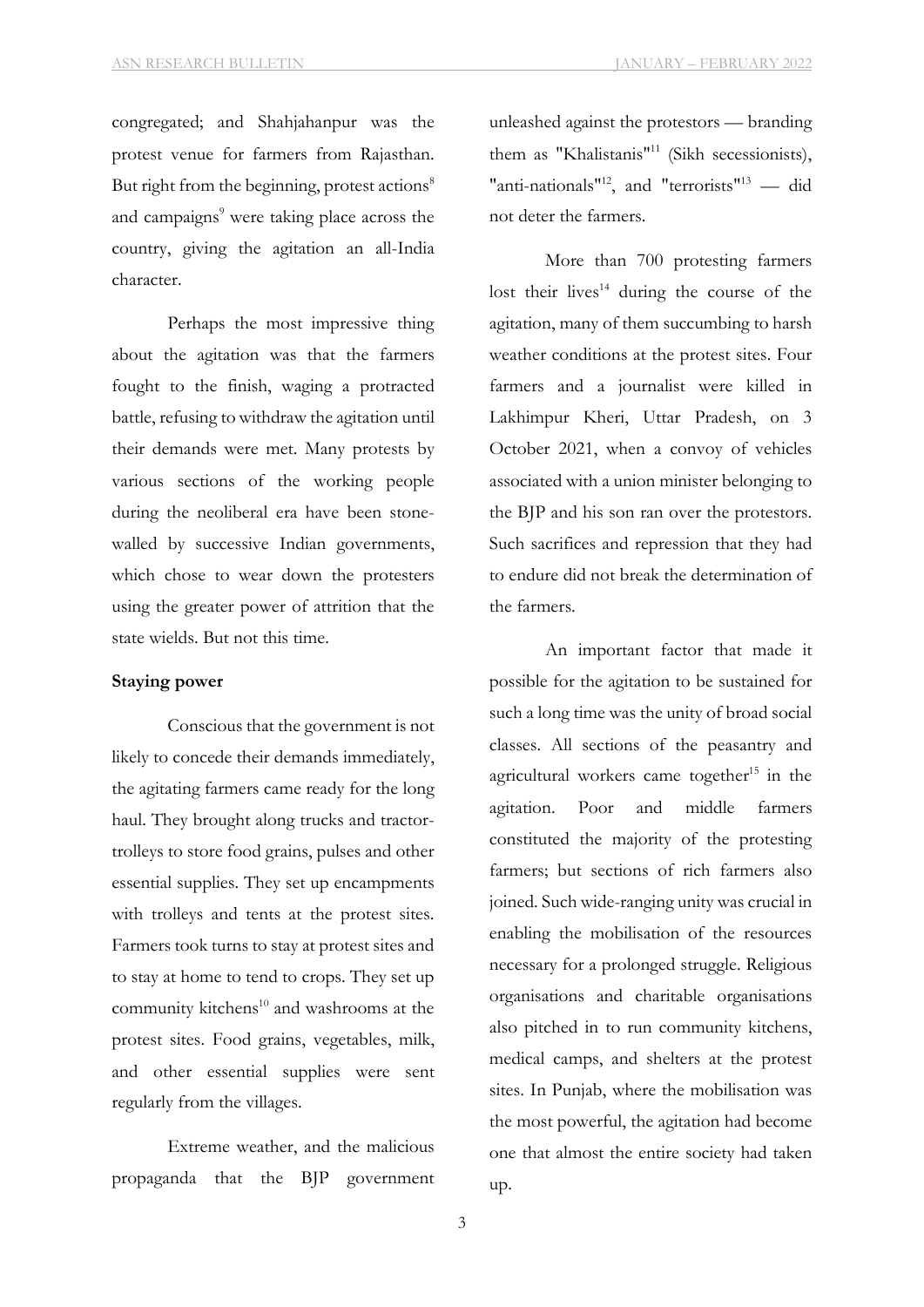#### **Organisation**

The unity of major farmers' organisations has been crucial in making an agitation of such scale and duration possible.

The weakening of state support<sup>16</sup> to peasant agriculture in India during the neoliberal era has resulted in more than  $400,000$  farmers<sup>17</sup> taking their own lives since 1995. Protests against the policies that led to this catastrophe have intensified in the past few years. The communist-led All India Kisan Sabha (AIKS; All India Peasant Union), for instance, raised the slogan $18 \text{ } \text{°}$  No to suicide; Unite to fight"19, and worked to build an "issue-based unity" among farmers' organisations when it comes to fighting against the neoliberal assault on farmers' livelihoods. It played a major role in the formation of the All India Kisan Sangharsh Coordination Committee (AIKSCC; All India Farmers' Struggle Coordination Committee), a coalition of more than 200 farmers' organisations, in 2017, after six farmers were killed in police firing at Mandsaur in the BJP-ruled state of Madhya Pradesh.

The AIKSCC and other organisations such as the Kirti Kisan Union and various factions of the Bharatiya Kisan Union (BKU) became the core of the Samyukta Kisan Morcha (SKM) which led the farmers' agitation from November 2020 onwards. Farmers' organisations which are part of the SKM campaigned in villages to mobilise farmers and agricultural workers. The role of the BKU factions were particularly important in Punjab and Western Uttar Pradesh, while the AIKS played a major role in mobilising people in Rajasthan and Haryana, and in organising protests in most other states, including Maharashtra, Kerala, and West Bengal.

The agitation was also supported by the Joint Platform of Central Trade Unions in India. The farmers' march to Delhi on 26 November 2020 itself coincided with the general strike by workers in India on the same day. The three country-wide shutdown calls by farmers' organisations – on 8 December 2020, 26 March 2021, and 27 September 2021 – were supported by workers' trade unions.

### **Religious harmony, democratisation**

Participants and leaders of the farmers' agitation have repeatedly stressed how the struggle has contributed to healing<sup>20</sup> the fractured bonds between Hindus and Muslims in regions such as Muzaffarnagar in Western Uttar Pradesh, which had been ravaged by riots in 2013. This has been an important success for class-based mobilisation that cut across religious communities. Sustaining this, however, would require continued political campaigns $^{21}$ . Whipping up religious strife has been a very important political tactic for the Hindu supremacist RSS-BJP, and as long as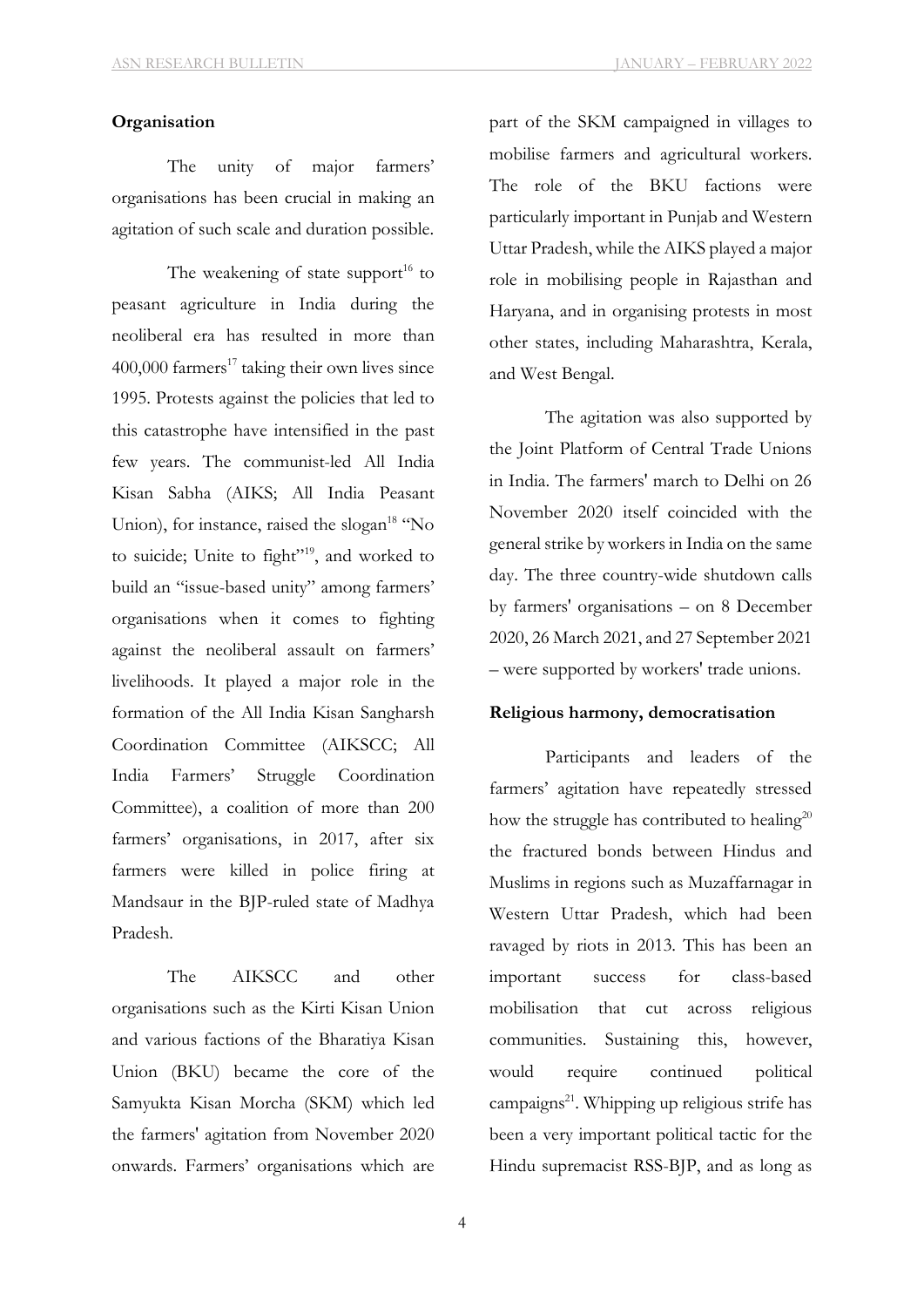the agitation was going on, this tactic wasn't working to their satisfaction. As the developments in the weeks since the suspension of the agitation show,<sup>22</sup> the RSS-BJP are now back in their element, trying to stir up tensions between Hindus and Muslims.

The agitation also saw the participation of large numbers of women<sup>23</sup> in regions where feudal culture rules the roost. Many such women were becoming part of such movements and farmers' organisations for the first time. It became an avenue for them to be active in the public sphere; many of them gave speeches, wrote and performed songs, and mobilised people.

Wearing a veil is a widespread custom among Hindu women in the deeply conservative milieu of many regions of North India, and several women participants of the farmers' agitation discarded their veils during the struggle.

Thus, the farmers' agitation has been an important step forward in the arduous struggle to democratise society itself.

#### **Battles ahead**

While the SKM has suspended the agitation on the borders of Delhi, it has made it clear that the farmers' struggle is not over. It did not end the agitation immediately after the repeal of the three farm laws, but instead waited for the government to accept its other

major demands as well. These included the withdrawal of about  $48,000$  cases<sup>24</sup> that were filed against protesting farmers, and providing compensation to the kin of farmers who died at the protests, both of which the government has conceded.

The toughest pending demand which the farmers' organisations consider exceedingly important — is to secure the minimum support price (MSP) as a legal entitlement for all farmers. The government has agreed to set up a committee to discuss the issue. The SKM has said that while the current agitation has been suspended, the struggle for the enactment of a law for MSP would continue.

Most crucially, the farmers' agitation squarely identified the  $RSS^{25}$  and the big  $corporates<sup>26</sup>$  which have gained out of neoliberal policies as people's enemies. Boycott of the products and outlets of corporate majors Reliance and Adani<sup>27</sup>, and combatting the RSS's politics of dividing people by sowing religious hatred were integral elements of the agitation.

The question of political power has become a matter of debate among farmers' organisations in the context of the upcoming legislative assembly elections in states like Punjab and Uttar Pradesh. The laws that the farmers fought against came from the political executive, and there is every possibility of such laws and policies being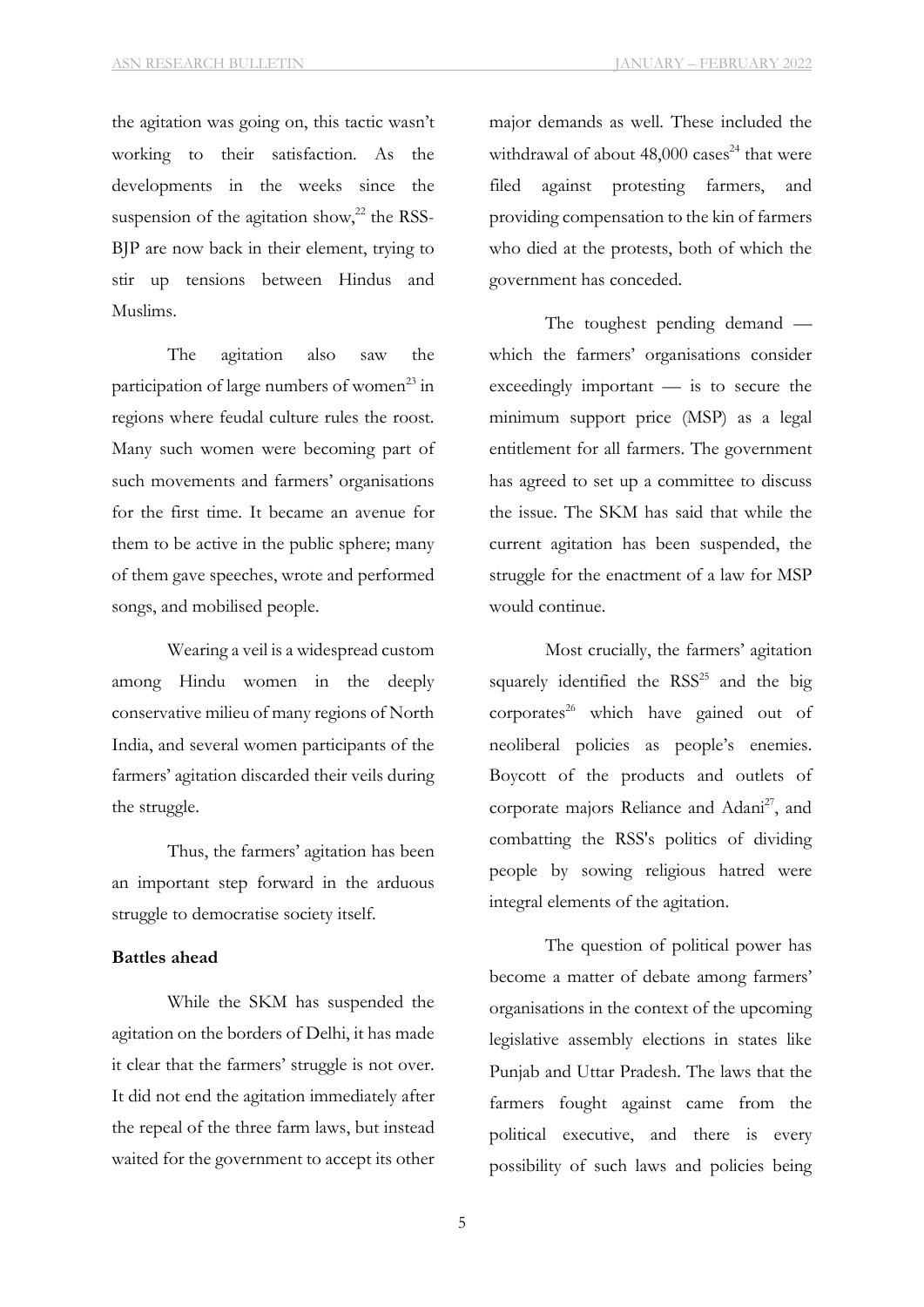foisted on the farmers in the future as well. Whether the interests of farmers and other sections of the working people are protected by policy makers depends, to a large extent, on the kind of political formations that come to power at the centre and in the states. The approach of the farmers' organisations that were part of the agitation has become an important factor in the assembly elections. Some farmers' organisations have decided to contest the elections in Punjab<sup>28</sup>, while other organisations disagree with this move<sup>29</sup>. The outcome of these tactics would be keenly awaited.

The questions that the farmers' agitation have raised are intimately related to the pursuit of neoliberal policies in India during the past three decades. These policies have, for example, adversely impacted the

-

availability of credit for farmers. The privatisation of public sector banks would further worsen the situation, since public sector banks have been vital channels to provide loans to farmers and other small producers on a priority basis. Hence the fight against privatisation is an integral part of the fight against policies that harm farmers' interests.

The farmers' organisations and workers' trade unions intend to carry forward the gains made — in particular, the class-based unity forged — during the agitation. If successful, these efforts will have far-reaching ramifications for the battles against privatisation, anti-worker laws, fuel price hikes, and other neoliberal policies that have hit the working people of India hard during the past three decades.

<sup>1</sup> Haq, Zia, and Smriti Kak Ramachandran, "Bill to repeal farm laws passed in Lok Sabha", Hindustan Times, 29 November 2021: https://www.hindustantimes.com/india-news/bill-to-repeal-farm-lawspassed-in-parliament-101638170546104.html

<sup>2</sup> Sharma, Harikrishna, "PM Narendra Modi says sorry, announces repeal of three farm laws", The Indian Express, 20 November 2021: https://indianexpress.com/article/india/three-farm-laws-repealed-pmmodi-7630405/

<sup>3</sup> Samyukta Kisan Morcha, Press Bulletin, 9 December 2021: https://twitter.com/Kisanektamorcha/status/1468892261312204800

<sup>4</sup> Dennis, Subin, "India's Farmer Revolt", Tribune Magazine, 14 December 2020: https://tribunemag.co.uk/2020/12/indias-popular-revolt

<sup>5</sup> Rawal, Vikas, Suvidya Patel, and Jesim Pais, "Political Economy of Agricultural Market Reforms: Analysis of the Farming Produce Trade and Commerce (Promotion and Facilitation) Act, 2020", 10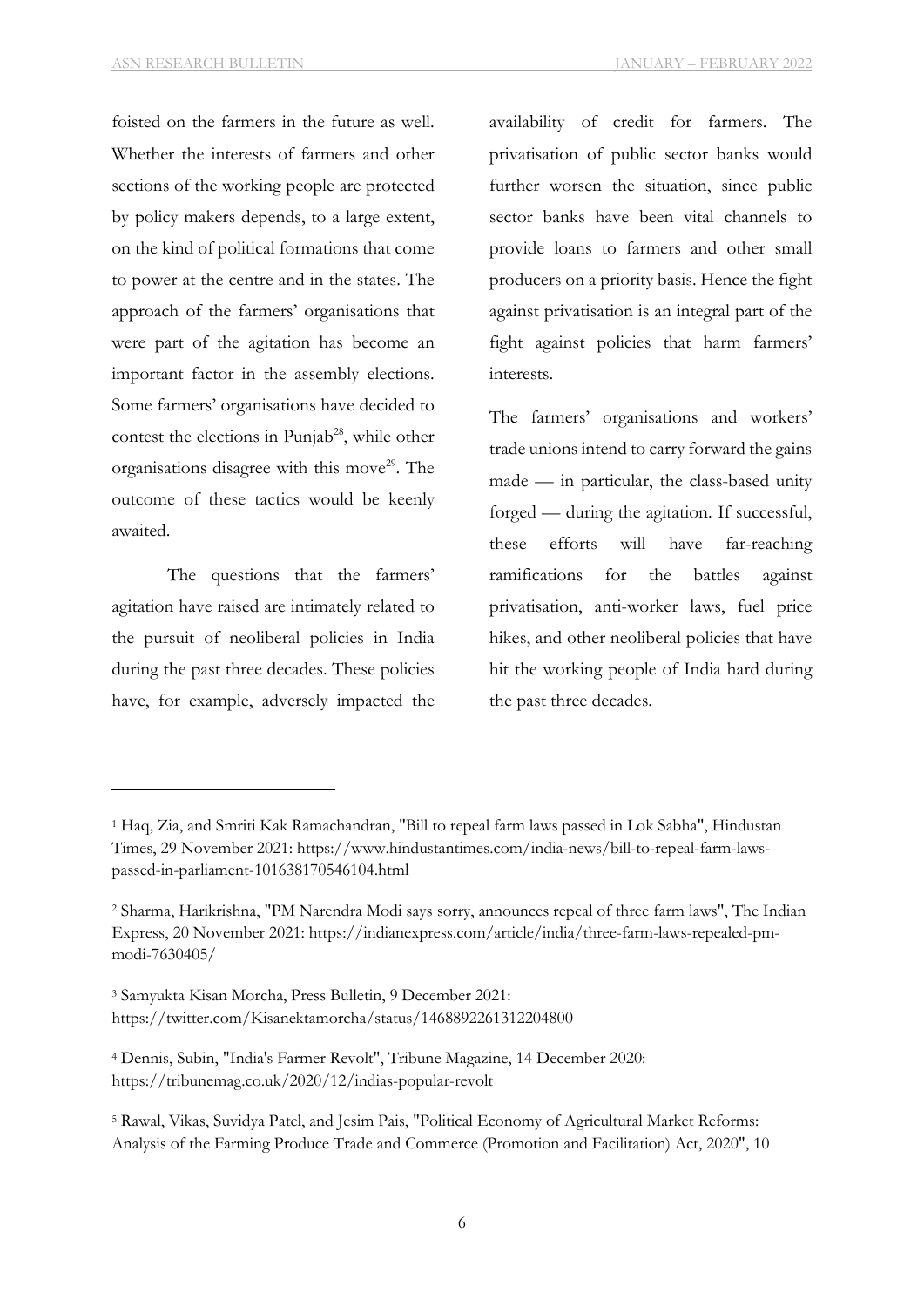-October 2020: https://vikalp.ind.in/2020/10/political-economy-of-agricultural-market-reforms-analysisof-the-farming-produce-trade-and-commerce-promotion-and-facilitation-act-2020/

<sup>6</sup> Manoj, CK, "Bihar scrapped APMC Act, mandi system 14 years ago; here's what it did to farmers", Down To Earth, 7 December 2020: https://www.downtoearth.org.in/news/agriculture/bihar-scrappedapmc-act-mandi-system-14-years-ago-here-s-what-it-did-to-farmers-74534

<sup>7</sup> Himanshu, "Lessons from Bihar's abolition of its APMC system for farmers", Mint, 24 September 2020: https://www.livemint.com/opinion/columns/lessons-from-bihar-s-abolition-of-its-apmc-system-forfarmers-11600962615201.html

<sup>8</sup> Chakraborty, Sandip, "West Bengal Farmers Line up Protest Programmes Across Districts", Newsclick, 12 January 2021: https://www.newsclick.in/West-Bengal-Farmers-Line-Protest-Programmes-Across-**Districts** 

<sup>9</sup> TNM Editorial, "Kerala farmers start indefinite protest in solidarity with farmers agitating in Delhi", The NewsMinute, 13 December 2020: https://www.thenewsminute.com/article/kerala-farmers-startindefinite-protest-solidarity-farmers-agitating-delhi-139521

<sup>10</sup> Gupta, Kanika, "'I come here for the food'", People's Archive of Rural India, 14 December 2020: https://ruralindiaonline.org/en/articles/i-come-here-for-the-food/

<sup>11</sup> Pandey, Neelam, "BJP alleges Khalistani agenda behind farmer protests, says Congress playing with fire", ThePrint, 27 November 2020: https://theprint.in/politics/bjp-alleges-khalistani-agenda-behindfarmer-protests-says-congress-playing-with-fire/553292/

<sup>12</sup> "Anti-national elements leading farmers' protest: Himachal BJP vice-president", Hindustan Times, 14 December 2020: https://www.hindustantimes.com/cities/anti-national-elements-leading-farmers-protesthimachal-bjp-vice-president/story-c8rY3ELvsoqyKCFjc7SUPM.html

<sup>13</sup> PTI, "Terrorists sitting at farmers' protest sites, says BJP MP; kicks up row in Rajasthan", The New Indian Express, 20 January 2021: https://www.newindianexpress.com/nation/2021/jan/20/terroristssitting-at-farmers-protest-sites-says-bjp-mp-kicks-up-row-in-rajasthan-2252803.html

<sup>14</sup> Gupta, Shubhangi, "'Deaths of 700 farmers could've been prevented had...': BJP leader slams Centre", Hindustan Times, 24 November 2021: https://www.hindustantimes.com/india-news/deaths-of-700 farmers-could-ve-been-prevented-had-bjp-leader-slams-centre-101637747582116.html

<sup>15</sup> Jigeesh, AM: "'SKM is required even more than before'" (Interview with Ashok Dhawale), The Hindu BusinessLine, 9 December 2021: https://www.thehindubusinessline.com/news/national/skm-isrequired-even-more-than-before/article37917552.ece

<sup>16</sup> Tricontinental: Institute for Social Research, "The Farmers' Revolt in India", *Dossier no. 41*: https://thetricontinental.org/dossier-41-india-agriculture/

<sup>17</sup> Kaushal, Ravi, "Bharat Bandh Will Bring Together all Sections Against BJP's Corporate Communalism: Dhawale", Newsclick, 24 September 2021: https://www.newsclick.in/bharat-bandh-will-bring-togetherall-sections-against-bjps-corporate-communalism-ashok-dhawale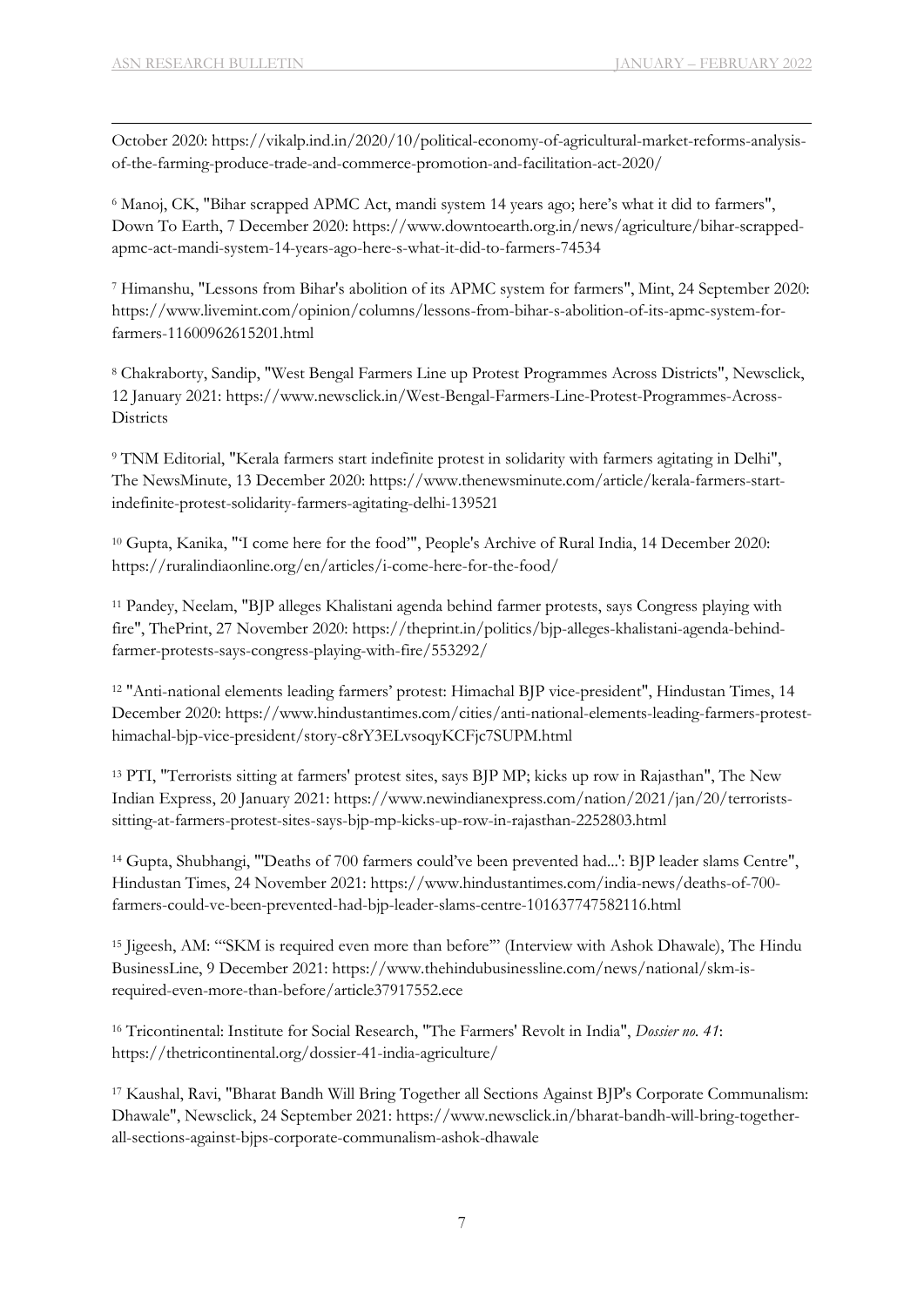-

<sup>18</sup> All India Kisan Sabha, "Kisan Sangharsh Rally Sends Warning To Anti-Peasant Narendra Modi Government", Newsclick, 25 November 2016: https://www.newsclick.in/kisan-sangharsh-rally-sendswarning-anti-peasant-narendra-modi-government

<sup>19</sup> "'No To Suicide, Unite to Fight' – Farmers' Organisation Gearing-up Against Modi Regime", All India Kisan Sabha (AIKS in News), 4 November 2016: https://kisansabha.org/aiks/aiks-in-news/no-tosuicide-unite-to-fight-farmers-organisation-gearing-up-against-modi-regime/

<sup>20</sup> Jafri, Abdul Alim, "Muzaffarnagar: Farmers' Movement Unites Muslims, Jats Again After 2013 Riots", Newsclick, 6 September 2021: https://www.newsclick.in/muzaffarnagar-farmers-movement-unitesmuslims-Jats-2013-riots

<sup>21</sup> Karat, Brinda: "Haryana Chief Minister's Deceit In Handling The "Namaz" Issue", NDTV, 13 December 2021: https://www.ndtv.com/opinion/haryana-chief-ministers-deceit-in-handling-thenamaaz-issue-2648573

<sup>22</sup> Verma, Nalin, "BJP Is Playing the Communal Card Again in UP by Stoking Fear and Prejudice", 27 January 2022: https://thewire.in/communalism/bjp-is-playing-the-communal-card-again-in-up-bystoking-fear-and-prejudice

<sup>23</sup> Das, Aritry, "Sadda Haq, Aithe Rakh: Women Farmers at Singhu Border Refuse to Back Down", Newsclick, 18 February 2021: https://www.newsclick.in/Sadda-Haq-Aithe-Rakh-Women-Farmers-at-Singhu-Border-Refuse-to-Back-Down

<sup>24</sup> Jigeesh, AM, "Farmers disperse after 13-month protest against farm reform laws", The Hindu BusinessLine, 9 December 2021: https://www.thehindubusinessline.com/news/national/farmersdisperse-after-13-month-protest-against-farm-reform-laws/article37917820.ece

<sup>25</sup> Ranjan, Satyendra, "Farmers' Protest: A Roadmap for the Opposition", Economic and Political Weekly, Vol. 56, Issue No. 18, 01 May, 2021: https://www.epw.in/engage/article/farmers-protest-roadmapopposition

<sup>26</sup> Singh, Bhasha, "It's the Power of Unions That's Made Farmers Challenge Modi Govt", Newsclick, 27 December 2020: https://www.newsclick.in/power-of-unions-challenge-Modi-Govt

<sup>27</sup> Agencies, "Farmers vow to boycott Adani, Ambani products", Mumbai Mirror, 10 December 2020: https://mumbaimirror.indiatimes.com/news/india/farmers-vow-to-boycott-adani-ambaniproducts/articleshow/79650356.cms

<sup>28</sup> Rajewal, Balbir Singh, "To Save Punjab and fix the wrong done to farmers, we need executive power", *Times of India*, January 28, 2022.

<sup>29</sup> Ugrahan, Joginder Singh, "Fight them, don't join them. Entering politics can put our credibility at stake", *Times of India*, January 28, 2022.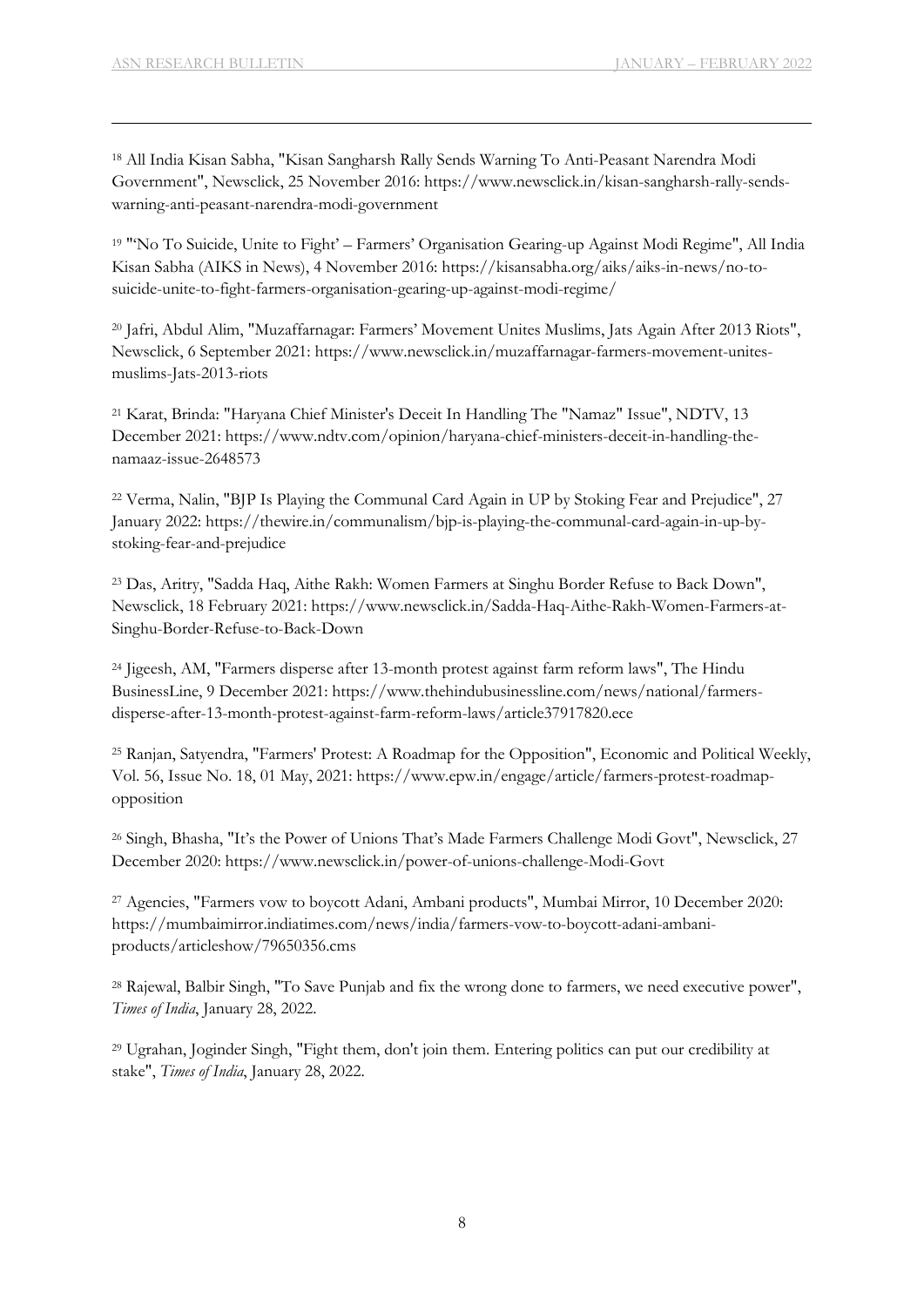# **Highland Resistance: How Venezuela´s "Che Guevara Commune" Confronts the Crisis First-hand accounts of the impact of the US sanctions on a coffee and cocoa growing commune in the Venezuelan Andes.**

Cira Pascual Marquina and Chris Gilbert<sup>1</sup>

*The Che Guevara Commune lies on the fertile hillsides that rise up from the shores of Lake Maracaibo in western Venezuela. Historically this has been a cocoa-growing region but in more recent years coffee, sugar cane, and pineapple have also become important cash crops. It is a region of great domestic and international migration, and many of the communards have roots in neighboring Colombia, belonging to families that fled political persecution or simply sought a better life in Venezuela.* 

*Through hard work, focused on two productive activities – a lowland cocoa-processing plant (the Che Guevara EPS) and a highland coffee cooperative called Colinas del Mirador (Colimir) – these communards have built a sociopolitical project that has survived all kinds of adversity.*

*A short flight to Merida's El Vigia airport and a two-hour drive along the Panamerican Highway brought us to this well-kept commune centered in the village of Mesa Julia (Tucaní township). Our main interest was to see how this commune, with a farreaching reputation worthy of the revolutionary name it bears, has dealt with the US sanctions and the overall crisis that Venezuela is facing. However, we also* 

1

*wanted to learn about their approach to communal construction in general and the longstanding project of a socialist transition in the besieged* <sup>i</sup> *country.*

History of the Che Guevara Commune

*Sited on lower foothills of the Andes, the Che Guevara Commune has become well-known for its resilience and productive capacity. Here two committed communards outline the commune's history, structure, and its key projects.*

**Ernesto Cruz:** We began to work on building the Che Guevara Commune around 2010-2011. At that time, there were ten communal councils involved. After the death of Comandante Chávez in 2013, we managed to register the commune through Fundacomunal [state institution that administers communes].

My aunt, Olga Veracruz, who was politically formed in the midst of the war in Colombia, was the one who proposed calling the commune "Che Guevara." She is now rather old, but for many years she was very

<sup>1</sup> Excerpt from the dossier published by Venezuelanalysis.com. Special thanks to Comrade Lucas Koerner.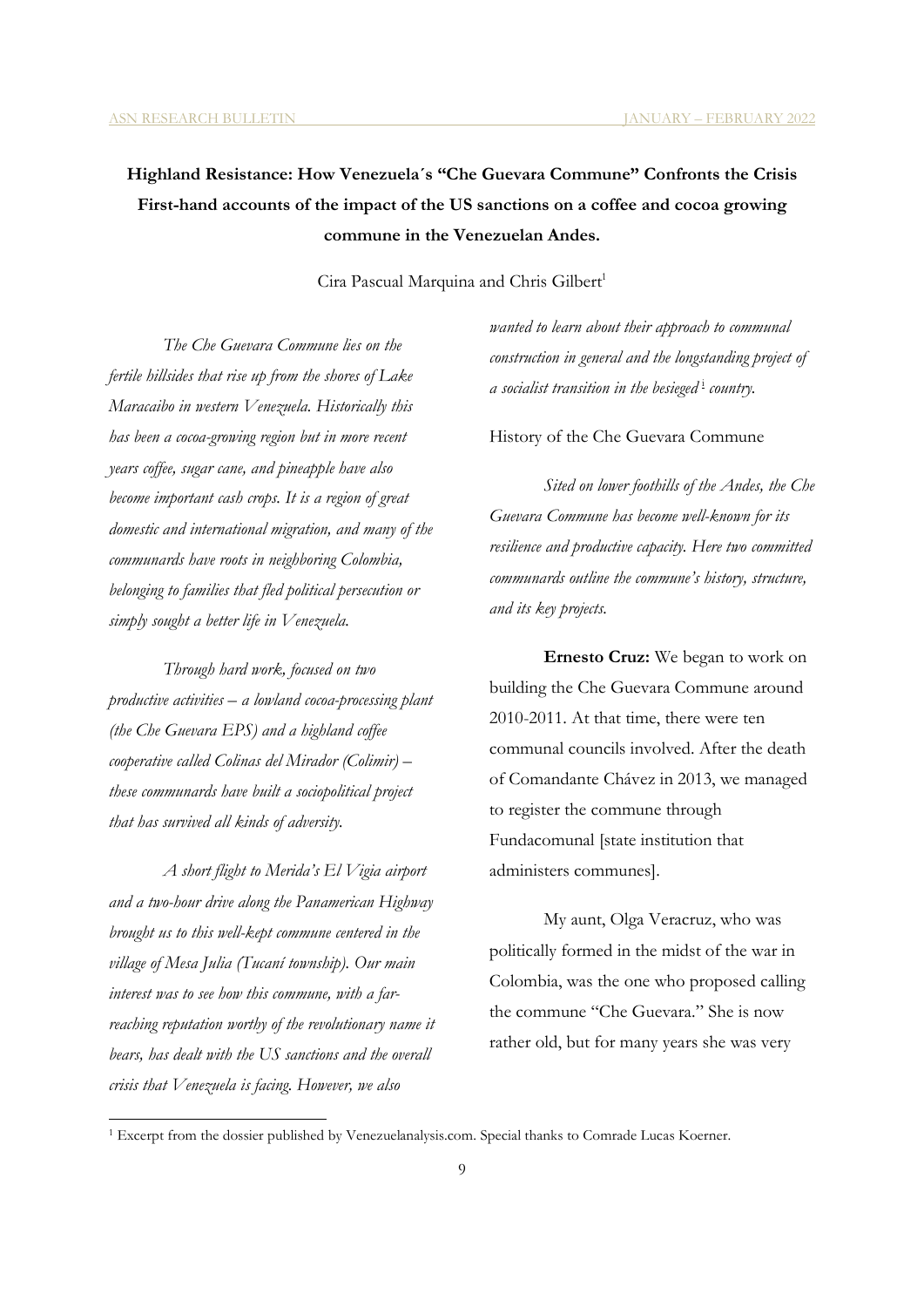active here. She promoted the organization of communal councils and later the commune.

Olga was a student of Marxism, arranging study groups with local women, and was the force behind a local newspaper with a leftist vision. She left her mark on this commune, proposing that Che Guevara's conception of solidarity should be a guiding principle for us. That is why we call ourselves the "Che Guevara" Commune.

When the commune was finally registered, we developed several projects, including housing construction. During those early years, we also began to design the project that would become the Che Guevara EPS [Social Property Enterprise], which is a cocoa processing plant.

**Zulai Montilla:** The Che Guevara Commune is located in the highlands of the Tucaní municipality, in the Sur del Lago region [Mérida state]. The area has a farming tradition: coffee and cocoa are the main crops grown here, but people also grow plantain and pineapple.

The commune's territory is home to 1562 families, distributed among fourteen communal councils. Each council chooses a spokesperson who will participate in the commune's parliament. The parliament

monitors the commune's initiatives and projects. Above the parliament is the assembly, which is the commune's highest self-government body and the space for making the most fundamental decisions. Anyone who lives in the commune's territory can participate in the assembly, with equal voice and vote.

There are two active production units in the commune's territory: the Che Guevara EPS, where cocoa is processed, and the Colinas del Mirador Cooperative [Colimir], to process coffee. Both units have a spokesperson in the communal parliament.

Impact of the imperialist blockade and the crisis of capitalism

*Since 2017, the US sanctionsii have had a devastating impact on Venezuelan society. The workers at the Che Guevara Commune explain the blockade's effects on their lives and on their productive projects.*

**Douglas Mendoza:** The blockade has been hard on us. Here, in the highlands, access to fuel is fundamental. How can a coffee or cocoa farmer take the crop to market if there is no gasoline or if it costs three dollars a liter? Fuel shortages have hurt *campesino*s very much.

In the last few years, numerous people migrated to Colombia to find work: many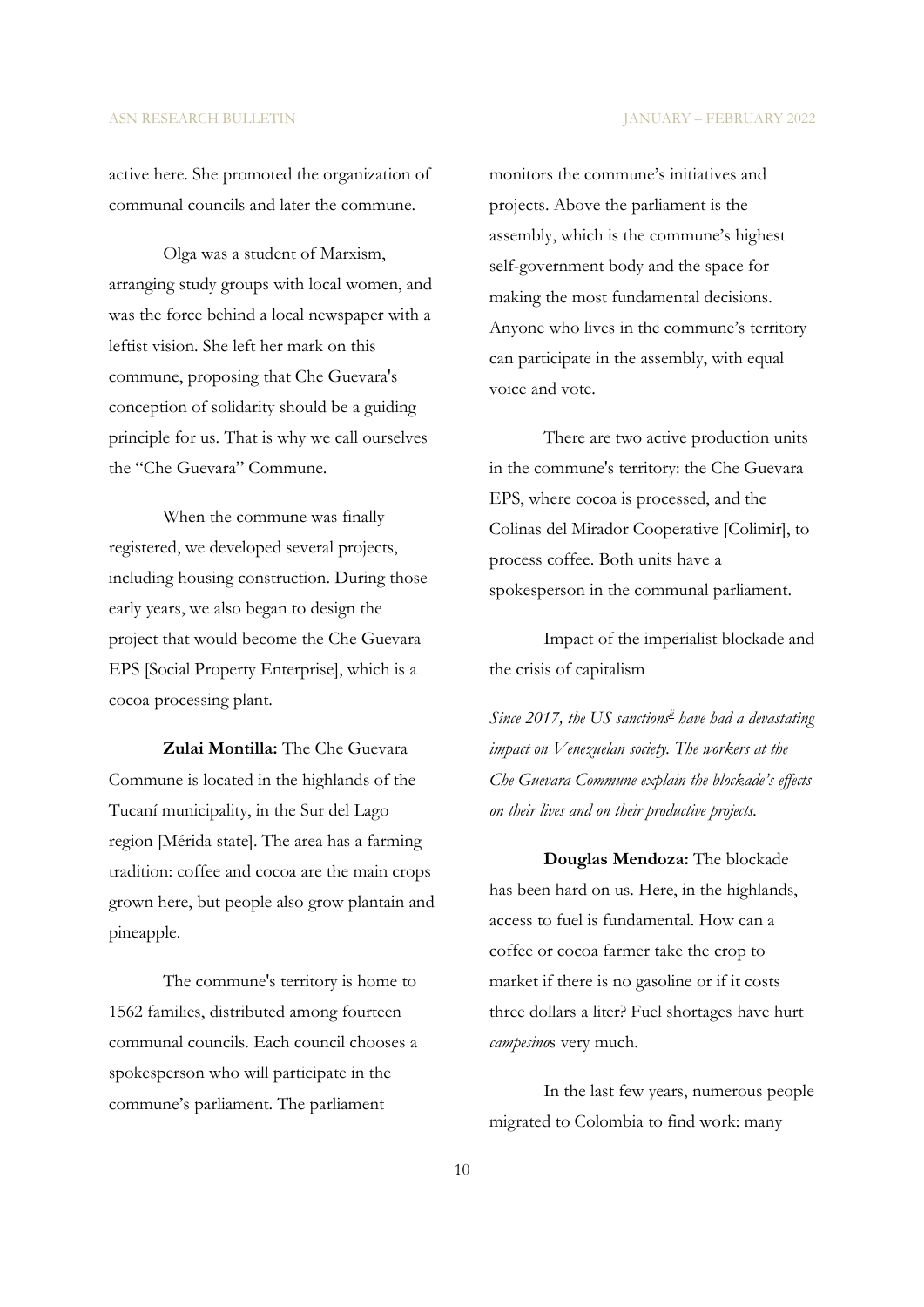sold everything and left the country. Often the older family members remain here and receive a small remittance from relatives abroad. Some people also travel for seasonal work and then come back.

**Ernesto Cruz:** In the last few months commerce in Tucaní is recovering a little, but there is still not enough work for everybody. At the moment we are seeing a new wave of migration. People are moving toward Caracas, where the service economy is recovering: young people from the area are going to the capital to work in restaurants or retail.

The migration situation should not be surprising: a small cocoa farmer can earn about \$500 from a harvest and that is hardly enough to live on. There are few incentives for young people to stay in the area. This has an impact on the population, which is getting more sparse and older.

#### **Zulai Montilla:** The

commercialization of chocolate is very difficult these days. Selling our production is not easy, due to the pandemic and the gas shortages. Two years ago, we had customers coming from Trujillo and Táchira [neighboring states] to buy chocolate, but the fuel shortages mean this is no longer profitable.

As for supplies, fortunately, we have been able to get what we need: cocoa, powdered milk, and sugar. However, it has been hard to get packaging materials to offer a good presentation of our products. We are now working on that angle, and I'm sure that we will improve little by little.

The main problem we have is power outages, because molded chocolate needs refrigeration. If the temperature rises a bonbon or chocolate bar loses its shine and texture, and we have to restart the process. We have to put the chocolate in a bain-marie, then we take it to the mill, and finally we mold it again.

All this impacts our production. Still, we have not stopped: we go through hell and high water to meet our commitments, but we manage. We are fighting to stay on our feet, and we hope to come out stronger.

**Marta Botello:** One of our problems is that we don't have access to fertilizers and herbicides, and that makes production yields drop. When the "coffee leaf rust" fungus appears here, we have no way to fight it. Four years ago, we could still buy the chemicals we needed from Agropatria [state distributor of agricultural inputs], but now their store has closed.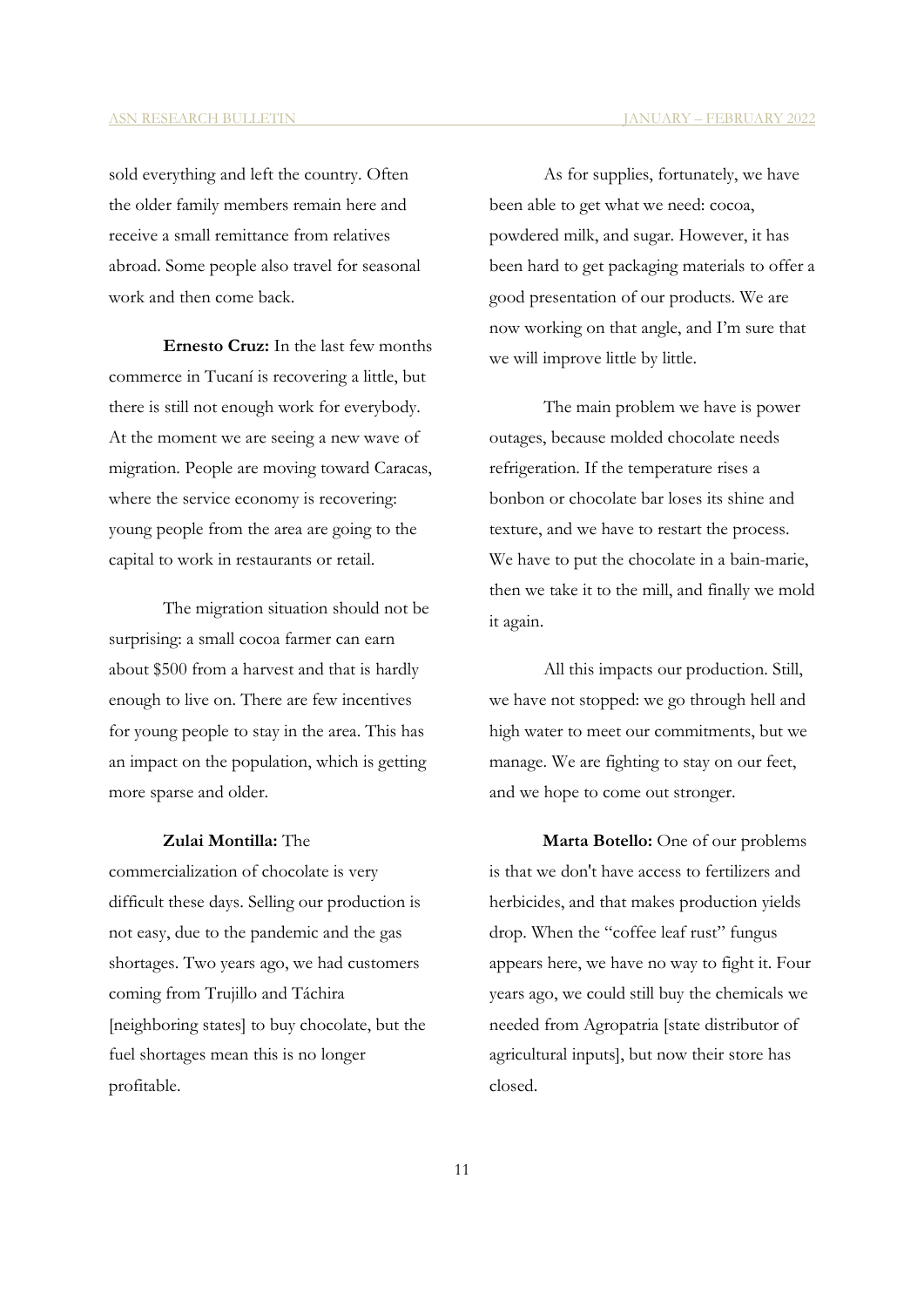In spite of everything, we are still fighting. This land is very fertile, and fortunately my children are still here – they haven't left.

Creativity and innovation in the face of the blockade

*Far from being passive during the crisis, the Che Guevara Commune has developed a range of creative responses to difficulties as they emerge, demonstrating that communes can provide a popular, sovereign solution to the crisis – an alternative to capitalist capitulation.*

#### **TECHNOLOGICAL SHIFT**

**Johandri Paredes:** In the last few months we took an important step to overcome our dependence on diesel fuel in the coffee processing plant. Before we depended exclusively on diesel to run the coffee dryers, but now we burn the coffee chaff itself. That is our fuel! This has been an important leap because it gives us autonomy. In addition, it represents a transition to an environmentally sustainable fuel.

We made the shift to burning coffee chaff with the support of the government's Federal Council. They helped us purchase the machinery from Colombia.

#### **Pastora Ruiz de Macaneo:**

Agricultural inputs are very hard to find these days, but we have also learned to produce

natural fertilizers. We use the cocoa bean hull to make compost and we apply it to our greenhouse soils.

We are also experimenting with mucilage – which is the slimy material surrounding cocoa beans – to make organic fertilizer. This fertilizer will be sprayed directly on the plants. For now, we are still in the research and experimentation phase.

**Luis Miguel Guerrero**: In recent years, the electrical system has been very unstable in this area and our drying and toasting machinery needs electricity. Diesel is also hard to come by, so when there is a blackout lasting several days, we cannot keep our generator running.

A few months ago we began working on a solar dryer. Basically, the coffee is sundried underneath a greenhouse tarp which absorbs the sunlight but isolates and protects the coffee. The tarp forms a small wind tunnel with a fan on one end and a controlled opening on the other. At night we turn on incandescent light bulbs, which also dry the coffee but use little electricity compared to our industrial dryer.

Of course, the process is slower than that of an industrial coffee dryer. It takes 12 hours to dry 800 kilos of coffee in an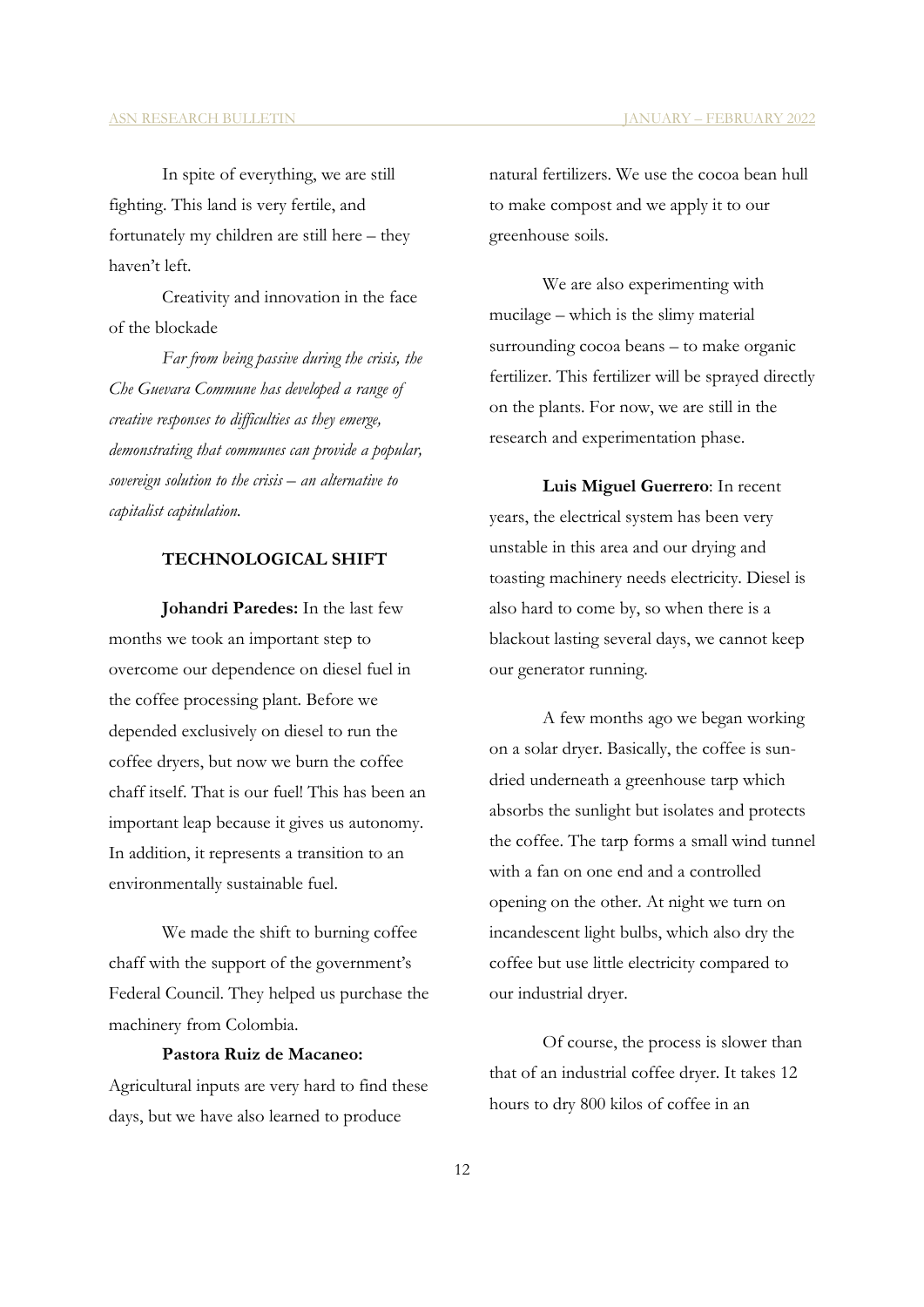industrial dryer, whereas this way we can only dry some 300 kilos in ten days.

The solar dryer project came about because we had a three-day blackout a few months ago. Everything stopped working, and we decided that we had to do something about it, so we built the solar dryer. We did it ourselves and we are very happy with it. In fact, we are now preparing to build a second unit.

**Felipe Vanegaz Quintero:** In recent years, we decided to diversify. Sugar cane grows in the area, so we are building a "trapiche" sugar mill and it will be running soon. We also have a carpentry shop and two collective plots of land, where we grow sugarcane and coffee. The idea is to advance slowly and sustainably.

**Ernesto Cruz:** Here we cannot install a bio-combustible generation plant as in Colimir because cocoa roasting requires control, but we are exploring alternatives. We want to install a biogas plant that recycles the waste we produce at the EPS, including the cocoa hull. This would reduce our dependence on the electrical grid.

#### **COOKING GAS**

**Marta Botello:** For a long time there was no bottled gas and we had to go back to

cooking on hearths, which meant that we had to collect wood, kindle the fire, etc.

Our mothers and grandmothers used to cook with *guamo*, a bush that grows fast and provides shade for coffee and cocoa, but it is also good for cooking. So we started doing the same thing.

Organization has been very important in finding solutions to the problems we face. On the one hand, the commune is managing the cooking gas distribution now, and is doing it very well. On the other hand, here, in the community, we are looking for solutions to solve our problems.

For example, whenever there is a problem with a power line in a neighborhood, we knock on the door of someone in the community who knows about electrical circuits. Since we all have empty pockets, the neighbors get together to compensate for the labor in kind, with one of us offering a can of sardines, another gives a kilo of rice, another provides beans or coffee…

**Regulo Duarte:** As the spokesperson for communal gas management, I can tell you that last year was very difficult. However now, in spite of the limited availability of cooking gas, we have been able to ensure a good distribution. Every family in the commune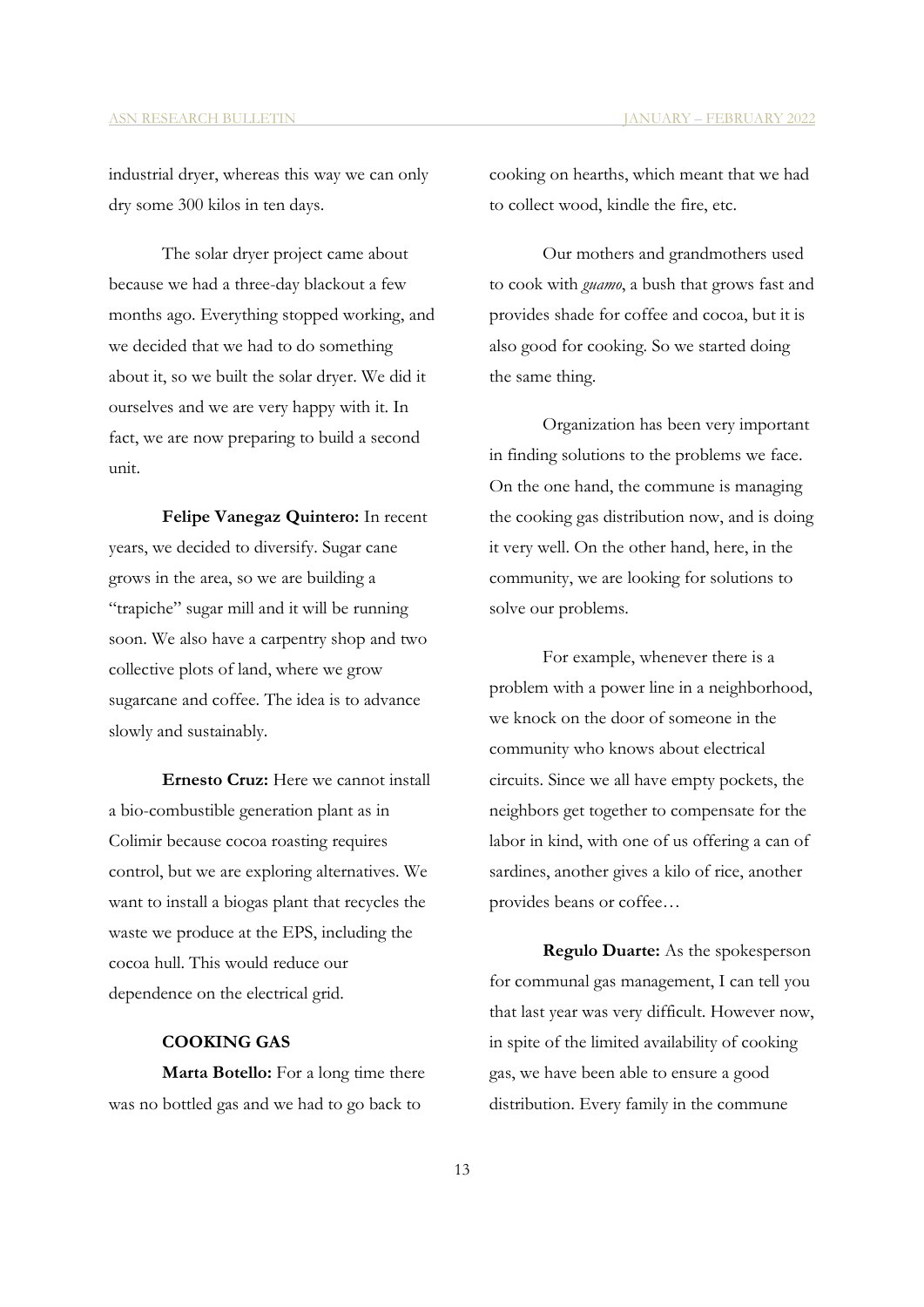now receives two small gas cylinders every two or three months.

**Ernesto Cruz:** After the "gas blackout," which lasted for a year or so, there was an attempt to privatize gas distribution. Fortunately, many people voiced their concerns. Because they denounced the corruption at the PDVSA Gas headquarters and problems at the distribution plants, they managed to halt the privatization.

Right now, the commune is responsible for gas distribution. We divide the territory of the commune into sectors and rotate the distribution so that people get two cylinders every three months. That means people are not cooking with firewood anymore.

#### **SECURITY**

**Felipe Vanegaz Quintero:** Around 2017, we began to face another problem: people stealing crops from producers in the area. It was not large-scale organized crime, but small-time criminals lifting crops. They would do it at night or while it was raining, and would take large amounts of coffee or cocoa.

We had to develop a security plan, and we can say now that crop theft is no longer a problem. You can see here the importance of organization. However, in the low altitude zone, which is outside the commune's territory, organized crime continues to operate: merchants and truck drivers have to pay for "protection" from gangs on a regular basis.

**Daniel Zambrano:** During the most difficult period of the crisis, we had to strengthen our defense mechanisms. At night people would come and steal coffee or cocoa crops, or they would take our chickens.

That is why we decided to bolster security in the territory. Since then we have strengthened internal communication mechanisms, built ties with the Bolivarian militia, and prepared ourselves to defend the territory.

Fortunately, these defense mechanisms are working well, and there are almost no thefts now in the commune. Of course, that doesn't mean that there aren't problems here: sometimes conflicts between neighbors or producers emerge, and the security committee has to intervene there as well!

<u>.</u>

ii https://venezuelanalysis.com/sanctions-kill

<sup>i</sup> https://venezuelanalysis.com/images/15295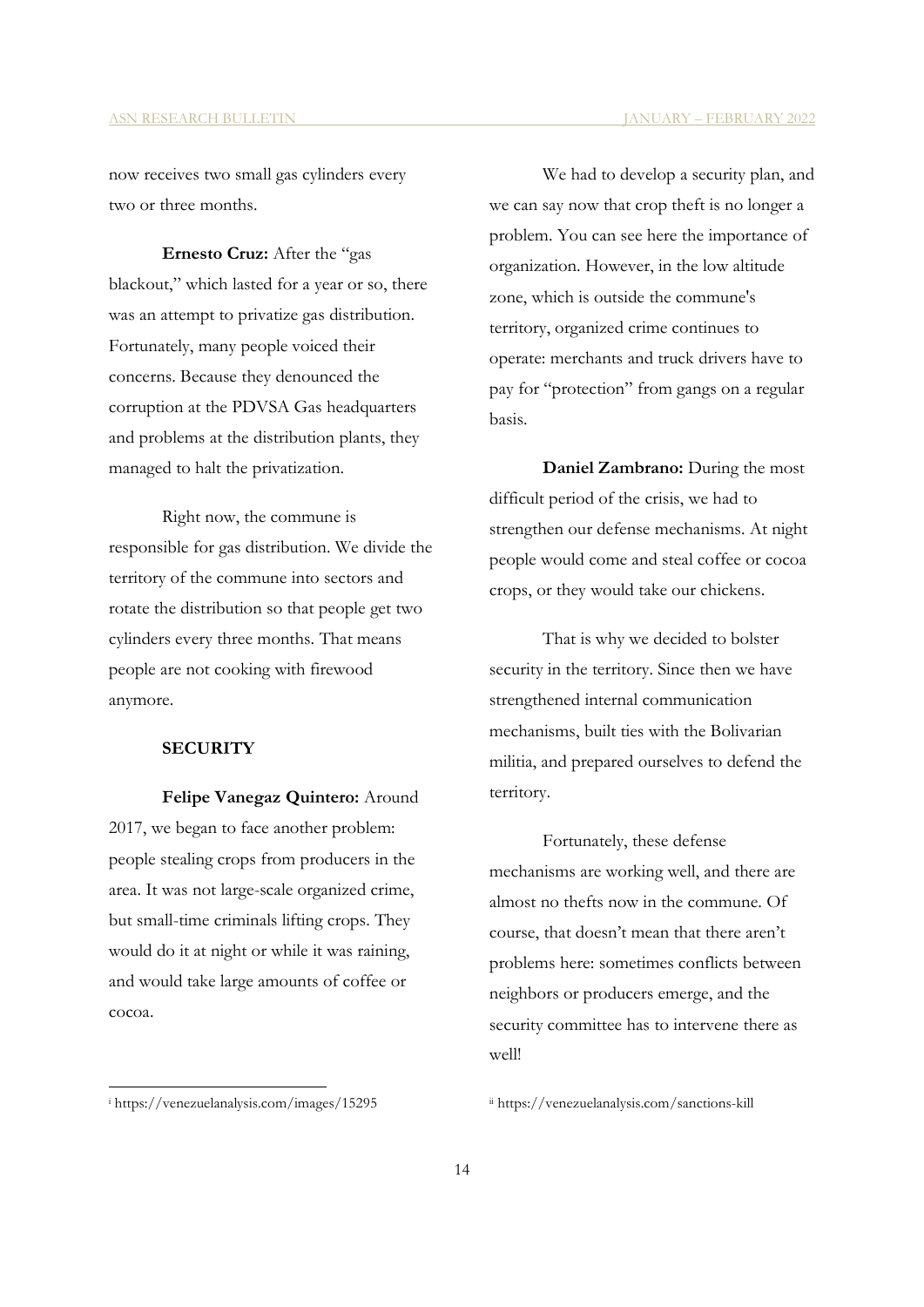#### **Max Ajl in conversation with Habib Ayeb<sup>1</sup> on Food Sovereignty and the Environment**

**Max: Habib, you have made many films and written at length about food sovereignty in Tunisia and in Egypt. Can you start by telling us how you see the conversation around food sovereignty in this part of the world?**

Habib: In recent years, the issue of food sovereignty has begun to appear in academic and non-academic debates, and in research as well – although more tentatively – in all the countries of the region. That said, the issue of food and thus agriculture has always been important, both in academic research and public debate, as well as the academy, political institutions, and elsewhere. During the 1970s and 1980s, in Tunisia and throughout what was called the Third World, we spoke mainly of food self-sufficiency. This was, in a way, and at that time, a watchword of the left – a left that was modernist, developmentalist and statist.

If I'm not mistaken, I believe that the concept of food self-sufficiency dates from the late 1940s with the wave of decolonization, which began after the Second World War, and probably also dates to the great famines which

**.** 

claimed millions of lives in India and other areas of the South. Furthermore, many states, particularly those governed by the statesocialist regimes that had acquired political independence during the 1950s and 1960s, had initiated Green Revolution policies. These had the aim of achieving food self-sufficiency to strengthen political independence, in a Cold War context wherein food was already used as a weapon and a means of pressure in the context of the confrontation between the USSR and the Western bloc. It is in this context that the experiences of agrarian reforms and agricultural co-operatives in Tunisia (from 1962), in Egypt (from 1953) and in many other countries had proliferated. But almost all of these experiments ended in failure or were aborted by liberal counter-reforms, which were adopted everywhere beginning in the 1980s amidst the victory of liberalism, the USSR's disappearance, and the development of a global food regime, and its corollary: the global market for agricultural products and particularly cereals.

<sup>1</sup> Habib Ayeb is a professor of geography at Université Paris 8 and film-maker. This interview was transcribed by Nada Trigui. Habib Ayeb is a founder member of the NGO Observatory of Food Sovereignty and Environment (OSAE) and Max Ajl is a sociologist, activist and an editor at Jadaliyya and Viewpoint. The interview was conducted on March 4, 2018, in Tunis, Tunisia. The interview was conducted on March 4, 2018, in Tunis, Tunisia.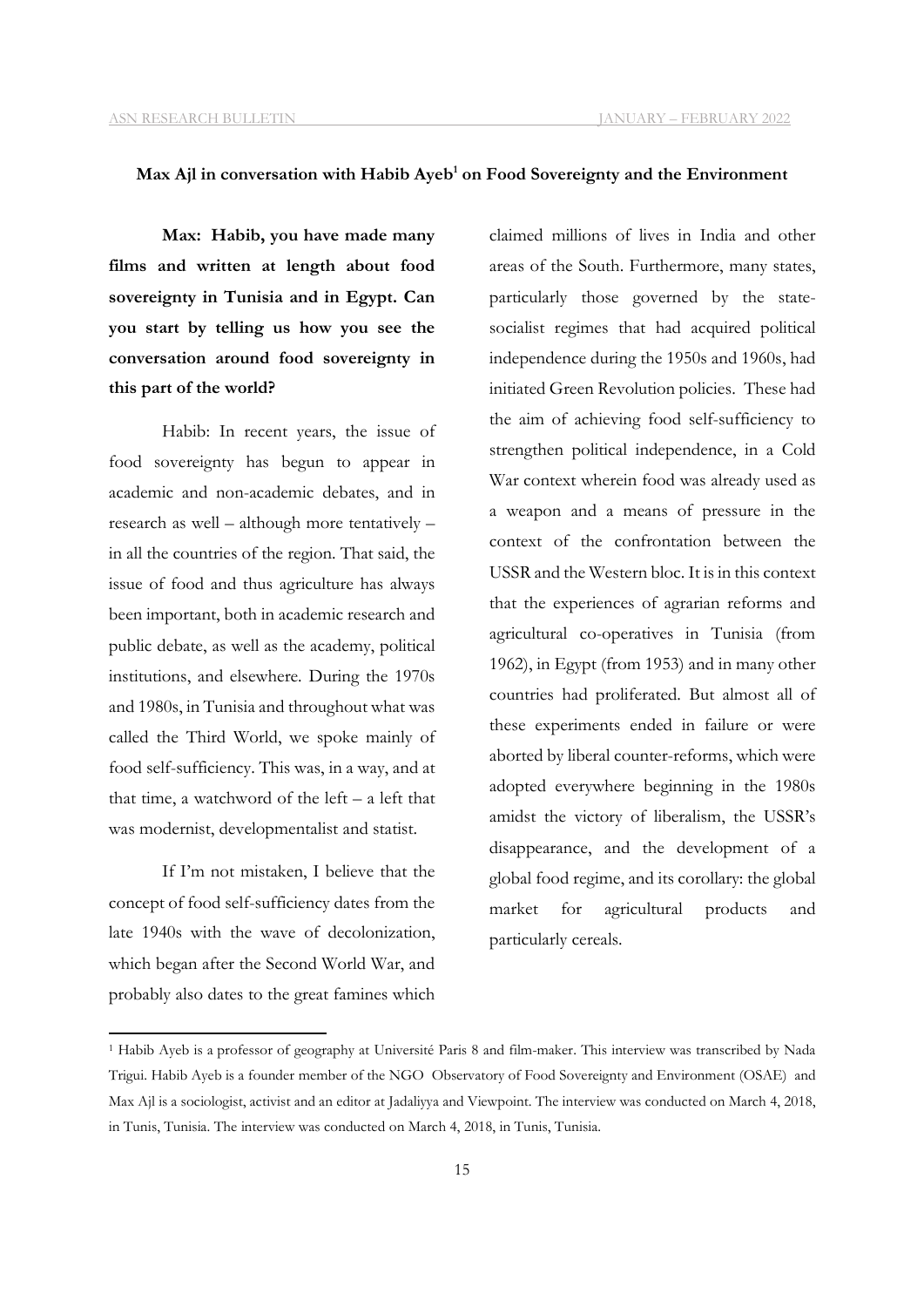It is at this point that the concept of food security, based on the idea of comparative advantage began to gradually dominate. It would appear for the first time in the official Tunisian texts in the sixth Five Year Plan of the early 1980s, in which the formula of food selfsufficiency would give way to that of food security. From then on, agricultural policies would favour agricultural export products with

a high added value, whose revenues would then

underwrite the import of basic food products.

Paradoxically, agricultural issues, food issues, and rural issues writ large would gradually disappear from academic agendas. There was a sharp reduction in funding for research on the rural world, and instead it went first, to the urban research profile, but also to examine civil society and political organizations. It was not until 2007/2008 and the great food crisis that agricultural and food issues, and furthermore the peasant question with its sociological dimension, would reappear in public debates focused on these matters. It was during the same period that the concept of food sovereignty, proposed by Via Campesina in 1996, would appear in Arab countries and to a much lesser extent in research. Even today, many use the food sovereignty frame to talk about food security, even while the two concepts are radically opposed, even incompatible.

*"the urban left subjugated by modernity have developed a sort of disregard for the peasantry, which they consider as a brake and an obstacle to development. We know that this is not new – already Marx, in his day, had little regard for the peasant world"*

In Egypt, I participated in many discussions on issues of food security and sovereignty. We were, with some other friends and colleagues, including the anthropologist Reem Saad, responsible for helping to initiate the first discussions around the specific theme of food sovereignty. We organized workshops, research seminars, and other activities, too, more oriented towards civil society and the media. We also organized two seminars in Damascus, in Syria, in 2008 and some others in Tunisia between 2007 and 2011. Concerning Syria, it should be noted that it is one of the very few countries in the South that did not suffer from the food crisis of 2007 and 2008, because the Syrian state has always thought, amidst a particularly hostile and explosive geopolitical context, that the food issue was part of its national defense strategy. Thus, agricultural policies before 2011 (and even after, with the difficulties that we can imagine) always aimed at a level of cereal production sufficient to cover basic needs. The lesson of the embargo imposed on Saddam Hussein's Iraq after the war of Kuwait was well-learned by Damascus.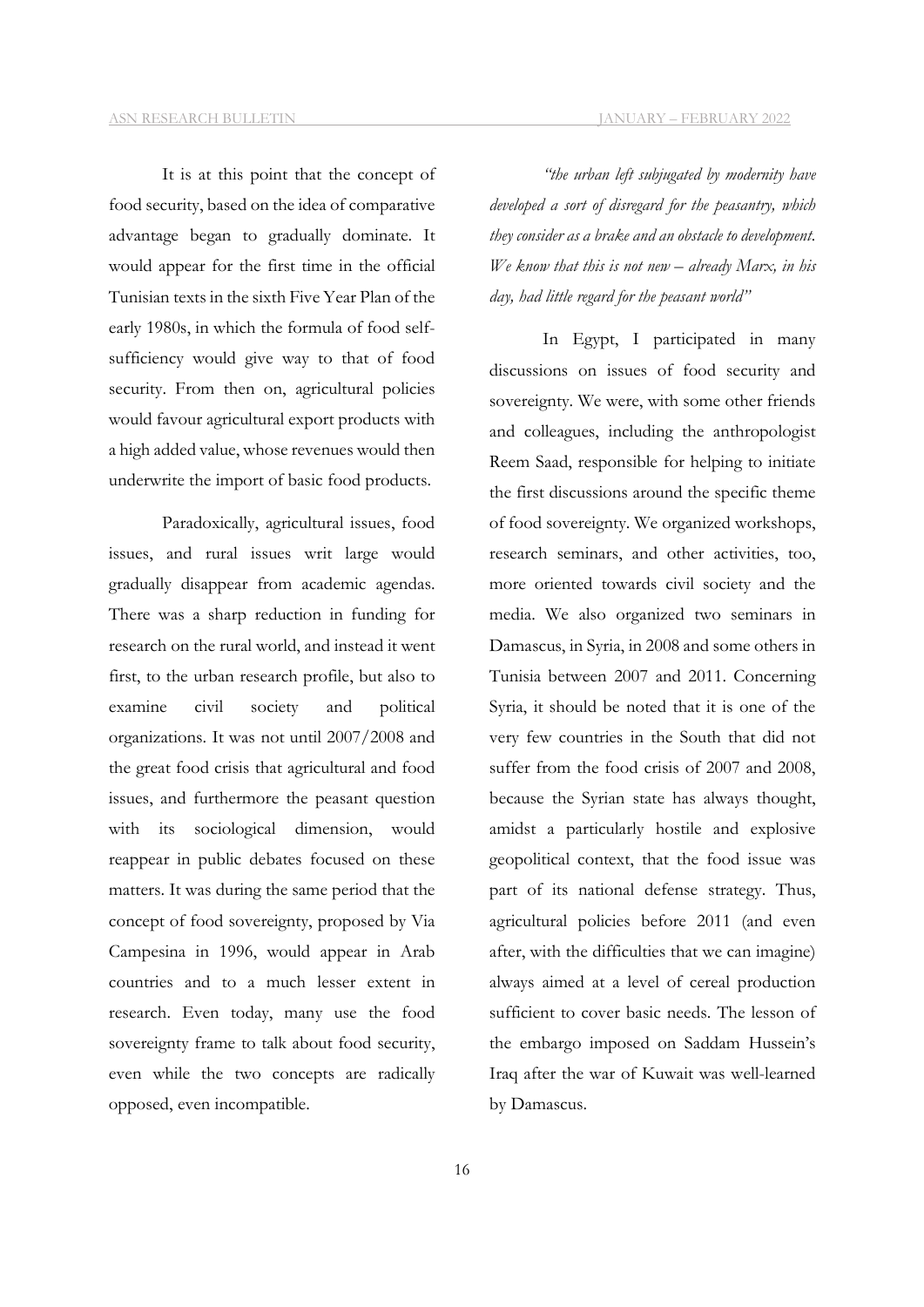From 2011 on, spaces and opportunities for debate would greatly expand, touching upon a multitude of topics and diverse themes – even if the rural world, and more specifically, agricultural and food topics, remain relatively marginalized, or often forgotten. Nevertheless, the issue of food sovereignty has seen some fairly significant actions and initiatives. In Egypt, the principle of food sovereignty was enshrined in the first post-Mubarak constitution (2012). In Beirut, there was an attempt to form an Arab Network for Food Sovereignty. In Gaza, food sovereignty is a strong demand to which the Israeli embargo gives shape and consistency. And then in North Africa, public discussions and various activities around food sovereignty began in 2012-2013. It must be noted that throughout the region, there is still a kind of confusion around concepts, slogans, and even demands and claims. If the notion of food sovereignty begins to spread there is then a risk of trivialization and misuse of the expression, which may occur – it has happened with other concepts, including that of sustainable development which has been totally emptied of any real meaning.

**One puzzle I have come across while doing my research on food sovereignty – and I mean the narrow meaning, or the specific use of the term, as**  **it has become linked to Via Campesina – is** 

**that there are very few regional social movements that are tied to Via Campesina. There is one in Morocco, there is one in Tunisia. And there is the Union of Agricultural Work Committees, which is the regional coordinator, and has been a part of Via Campesina, I think since 2003, since the second Intifada. This is the part of the world where Via Campesina has entered least – or has the fewest links. Why do you think this might be the case?**

It is difficult to explain. Without being categorical, it seems to me that this is largely due to the paradoxical absence of direct relations between the city and the countryside which go beyond the marketing of agricultural products, an exchange which does not necessarily bring the two areas into continuous contact. Between the countryside, especially the peasants and agricultural workers who live and/or work there, and the city, including the ordinary inhabitants, the intellectuals, the activists and the trade unionists' communication and exchanges are relatively limited. The former does not necessarily have access to the city, whose codes they do not know, and the latter do not understand the countryside, and stigmatize its inhabitants. In the city, the word *fellah* (peasant) has become an insult.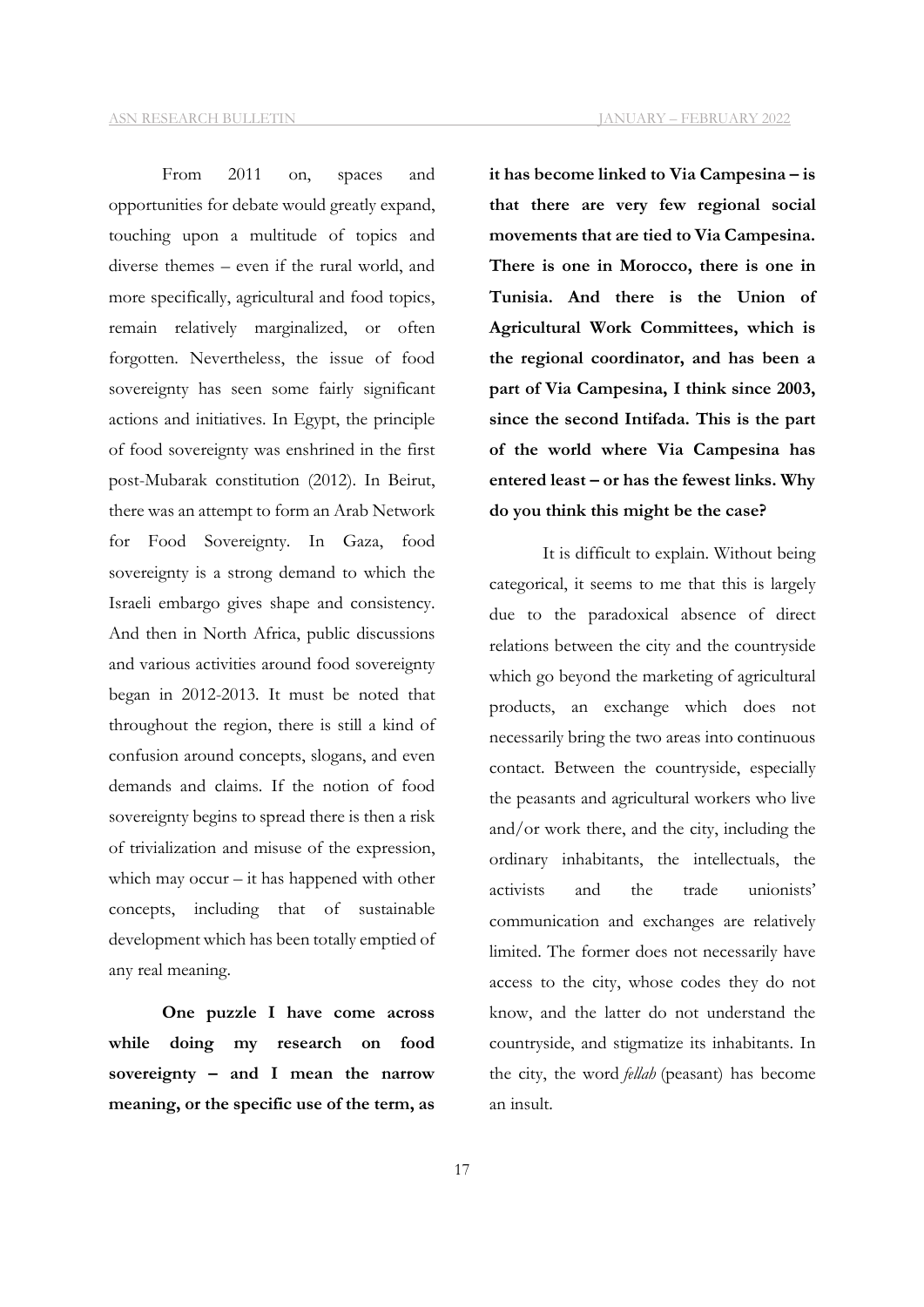When the Egyptian government carried out its agrarian counter-reform in 1992 by adopting the so-called 96/92 law which completely liberalized the land market, and which resulted in a massive rise in the price of agricultural land, overnight about a million peasant families, former tenants, found themselves without land to work and therefore without income. In response to an attempt at resistance, the government reacted with great brutality from its police, leaving about 150 dead, not counting the dozens of wounded and imprisoned. Astonishingly, these events in the Egyptian campaign did not provoke any rush of solidarity from urban political and intellectual elites, with the exception of a few activists and NGOs, already more or less engaged in the peasant milieu, who tried to organize some demonstrations and support activities. Today, I tend to think that these isolated and repressed peasant movements of the mid-1990s were the first fruits of the revolutionary processes that ended the Mubarak regime in early 2011.

Few people in the area know about Via Campesina. Even amongst those people who, by a kind of mimicry, use the expression food sovereignty, know nothing about Via Campesina and the history of this concept. In itself, this is a real political problem that further aggravates the invisibility of rural and peasant populations and widens the rift between the city and the countryside, thereby limiting relations to exchanges of products and services through closed circuits.

**I wonder if some of the separation you talk about between the city and the countryside is also because, speaking generally here, with exceptions such as Yemen, it's been a very modernizing left. Whereas in Asia you had Maoism, and in Latin America you had liberation theology, Christian-based communities, and you had all these ideologies and forms of organizing that were much more centered on the world and the culture of the countryside. Whereas in North Africa it's generally been, or rather there has been an embrace of a modern/traditional dichotomy.**

Yes, sure. Compared to North Africa specifically, I think not only does the city not know the countryside, but additionally, the urban lefts subjugated by modernity have developed a sort of disregard for the peasantry, which they consider as a brake and an obstacle to development. We know that this is not new. Already Marx, in his day, had little regard for the peasant world which, surprisingly, he had never tried to understand.

Generally, the Maghreb left, excepting a few generally unorganized intellectuals, reject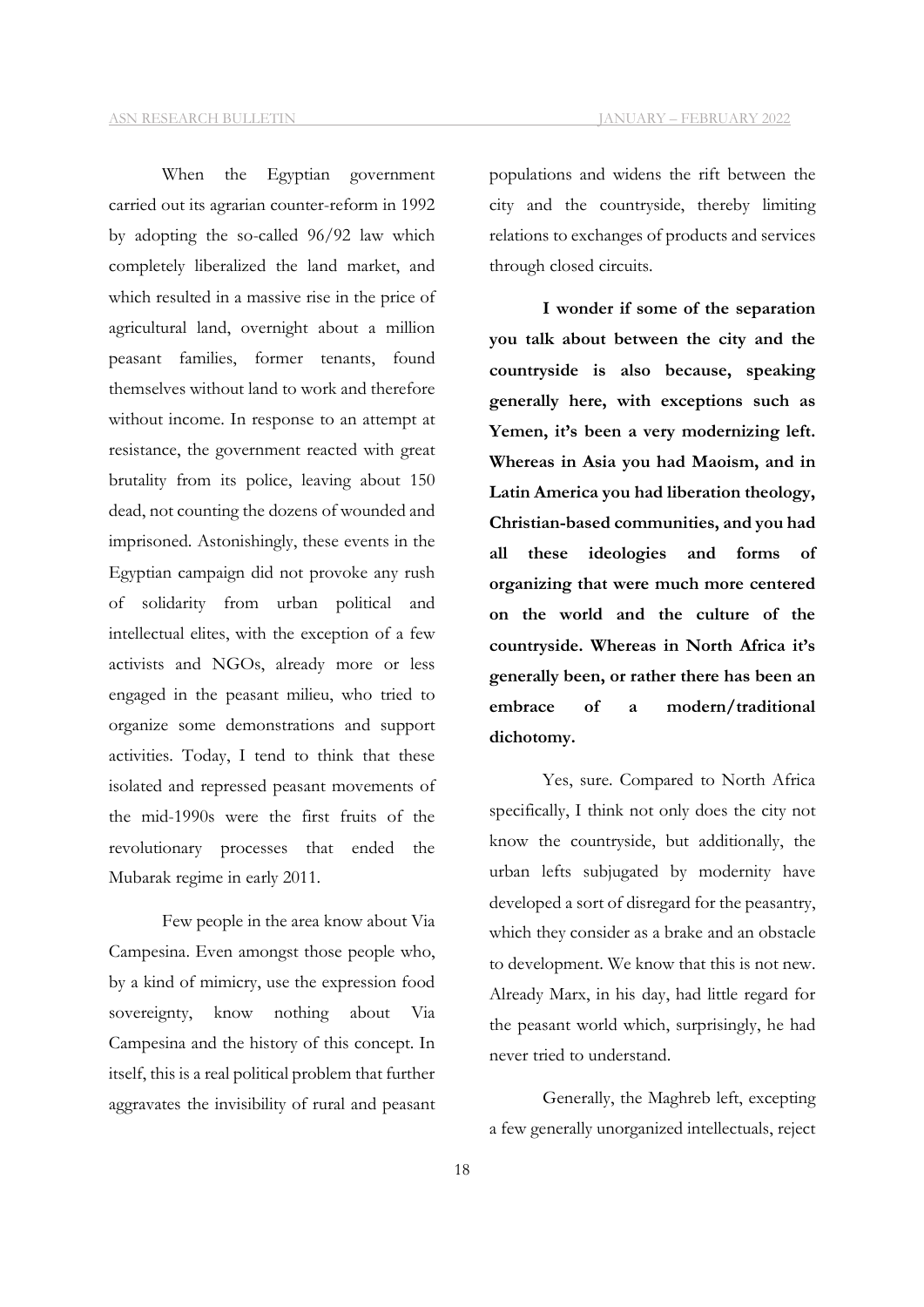the idea of rural social classes. I have the impression that this rejection is more a reflection of the contempt towards the peasantry than the output of a serious work of reflection and conceptualization. But this is an issue that deserves a real dispassionate debate.

**"It is the privilege of social scientists who choose to be physically and intellectually close to their objects of research and their interlocutors in the field. That's what has always interested me"**

Let's take the example of the considerable difference between the history as it has been constructed and told – storytelling – of Mohamed Bouazizi and the real story, which is much more interesting, because it is linked to the stories of many peasants in Sidi Bouzid, and their sense of being robbed, dispossessed, marginalized and impoverished [Mohammed Bouazizi was the Tunisian street vendor whose immolation in Sidi Bouzid, a city in Tunisia's Center-West, has often been heralded as the spark that lit the Arab Spring].We know today that Mohamed Bouazizi, whom almost nobody knew outside his immediate circles, was not an unemployed graduate as had been claimed, and that he had not been slapped by the policewoman. Yet this false story had been disseminated and used to mobilize as much as possible against the Ben Ali regime. We understand the reasons and the political objectives of this invented history and we can even accede to such a use. For in any case, no one can deny its formidable effectiveness since it allowed Tunisians to bring down a true dictatorship, while the real story probably could not have done so.

However, I continue to think that despite its undeniable effectiveness and its historical importance, Bouazizi's constructed history has dispossessed the peasants of Sidi Bouzid and the rest of the country of their stories of struggles and resistance, stories with which the real history of Bouazizi fits perfectly. The popular understanding of the Tunisian revolution stems from a false history, and constitutes in fact a denial of truth, and a marked contempt, albeit unconscious, for peasants, their functions, their roles and finally their resistance. It is in fact a blatant expression of the opposition of the urban middle class and in particular the Tunisian left to any idea of rural social classes. The debate on rural social classes, opened a good thirty years ago, deserves to be revived and enriched. I have already published on the relationship between the peasants of Sidi Bouzid, Bouazizi and the revolution.

**I also wonder if somehow there is a link between the fact that in Tunisia you have actually an incredibly rich tradition of Marxist intellectuals in the academy that**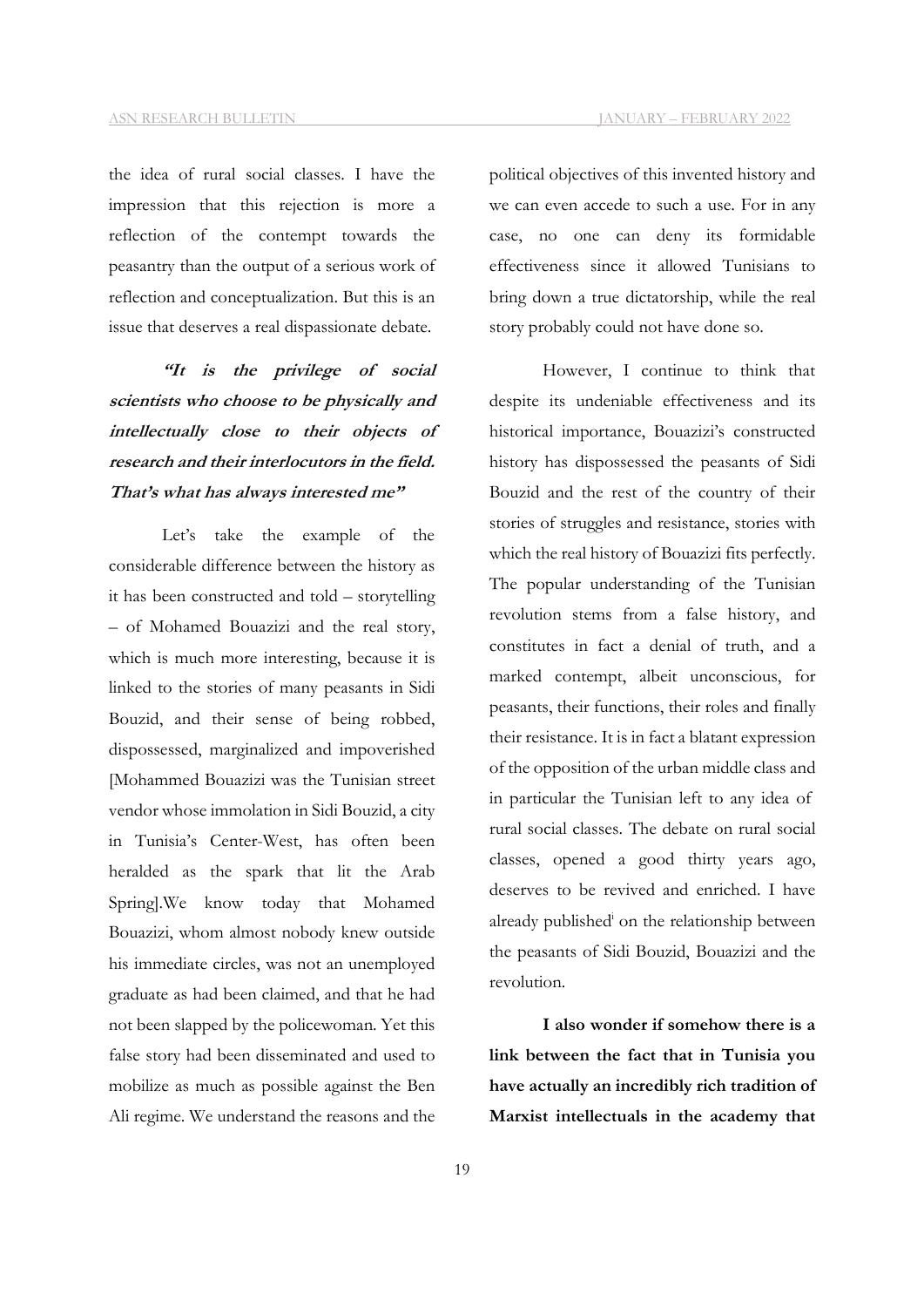**wrote about the countryside. So, like Hafedh Sethom, Slaheddine el-Amami, to some extent Azzam Mahjoub, Habib Attia, who all, of course, wrote under the dictatorships. Some of them helped with the planning process in the 1970s, but they could not possibly be linked to any form of left that was actually organizing otherwise they would lose their job and livelihood. So, this made it harder to have a convergence between an activist left and the academic left especially on this question of the countryside.**

Yeah definitely, at least in Tunisia. I don't know about Morocco or Algeria. Have you encountered attempts to converge between the Marxist researchers of the time, such as the ones you just mentioned, and the left-wing activists of the time? I do not know any. I must admit that it would have been extremely dangerous for anyone at the time of Bourguiba or Ben Ali, which must be a part of the explanation for the absence of convergences. One could imagine a birth of peasant or pro-peasant unions. But knowing a little about the political context of postcolonial Tunisia, characterized by a dictatorship that has closed all political spaces and the suffocating hegemony of organizations, such as UTAP (Tunisian Union of Agriculture and Fishery) and the UGTT (Tunisian General Labour

Union), related through a system of alliances to the existing political power structure and its single party, it is very difficult to imagine political initiatives to create independent organizations.

In fact, it would be unfair to reproach Marxist scholars under dictatorship for not engaging politically. They did a great deal of observation, documentation and analysis in an extremely difficult context. They have left us with materials that have proven to be rich and indispensable for understanding current agricultural and food policies and the evolution of these policies during the last decades. Anyone who does not know the work of Amami, Sethom, or others cannot understand current agricultural issues and their ecological, economic, social and political dimensions. Those who ignore these valuable materials produced and accumulated during this relatively long period cannot understand what happened between December 17, 2010 and January 14, 2011. It is extremely important to recall these facts especially since very few contemporary academics could present a record as rich and politically useful as their predecessors.

**Even when they proposed it, it was often just a proposal – they might write in their work that a specific programme 'rests on the activity of the peasants' but this was**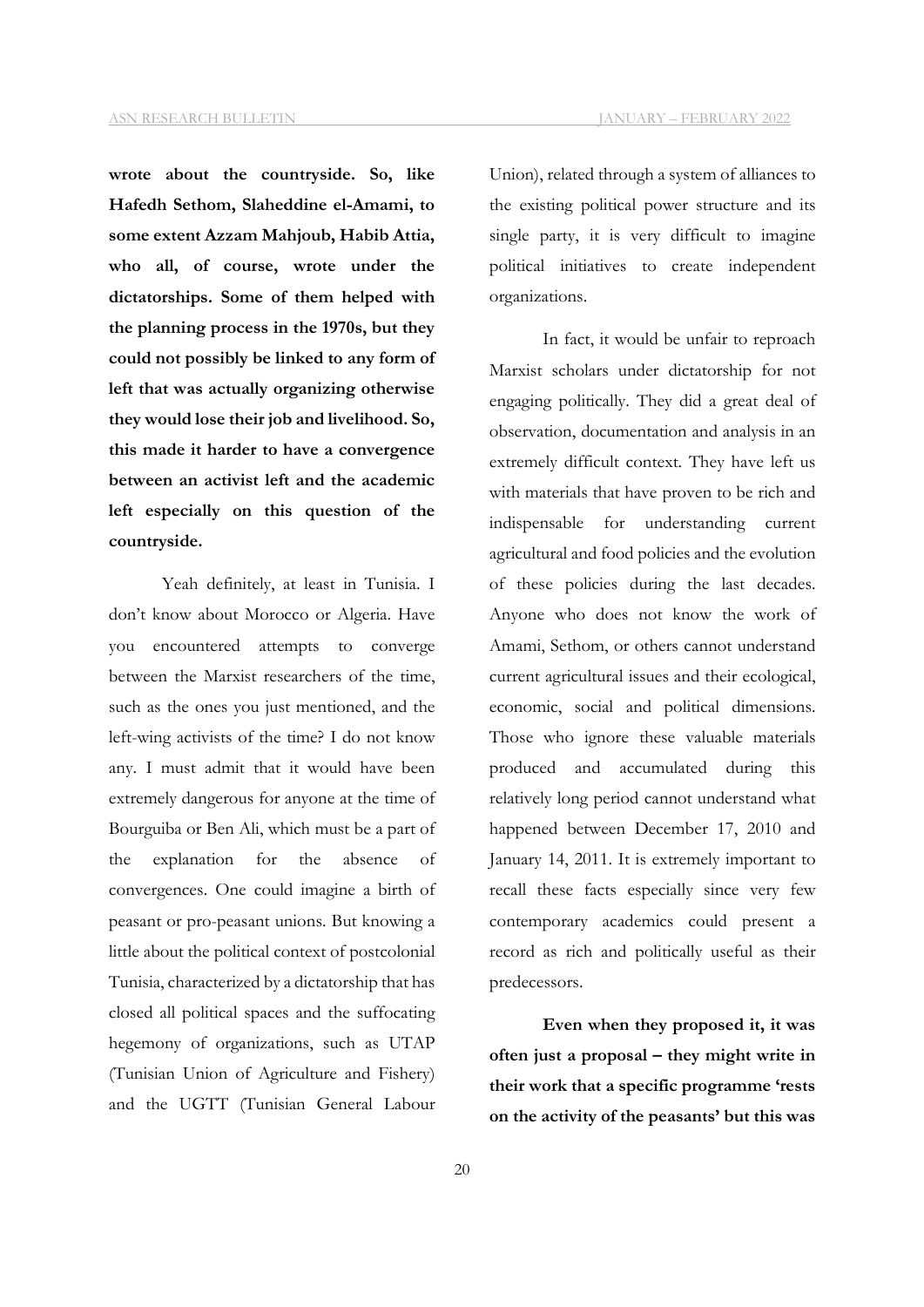**a dead letter. Imagine someone going to the countryside and trying to organize the peasants! For all we know there were such attempts, but we don't know what happened to the people who tried to do these things. Even to take Brazil which is supposedly a democracy it's known that the MST (Brazilian Landless Workers' Movement) militants are assassinated all the time by the landowners.**

And it's still the case in many other countries.

**And this has been in the postdemocratic period in Brazil. So, imagine in Tunisia …**

Something like this also happened in Egypt, where the pro-peasant activist Salah Hussein – who was the husband of Shahenda Maklad, also a great pro-peasant activist who died in June 2016 -was murdered in 1966 in Kamshish, his village, which was located in the Nile Delta. He was killed because with Shahenda and the small peasants he had won a political battle against the big landowners of the Delta who were trying to avoid the agrarian reform initiated in the early 1950s by Nasser.

In Tunisia Ahmed Ben Salah would never have allowed anyone to resist his policies. He would have used every means to prevent any resistance. This is the main

explanation for the absence of trade unions and farmers' organizations before 2011 and even since the end of the dictatorship. This also explains why 'committed' researchers did not get involved directly on the ground with the farmers.

**If we can shift gears a little bit. How do you see your cultural work, your films contributing to the Tunisian debate or collective discourse around food sovereignty? How do you see the contributions of all the films? Because you make a lot of films Green Mirage, Fellahin, Gabes Labes, and most recently Couscous which was shown at the ROAPE workshop in Accra in 2017.**

When I first began making films, I did not plan to work on food sovereignty, it came much later. I had in mind work on questions of access to resources – land rights, water rights, environmental rights.

The first film, On the Banks of the Nile: Sharing Water was made in 2003, at a time when, after 15 or 20 years of work on water, I realized that the real problem was not water but farmers and other water-users access to water resources. It was conditions of access that could, at least partially, explain complex social and political situations. Access to water is a precondition for biological life. But it is also social and therefore political.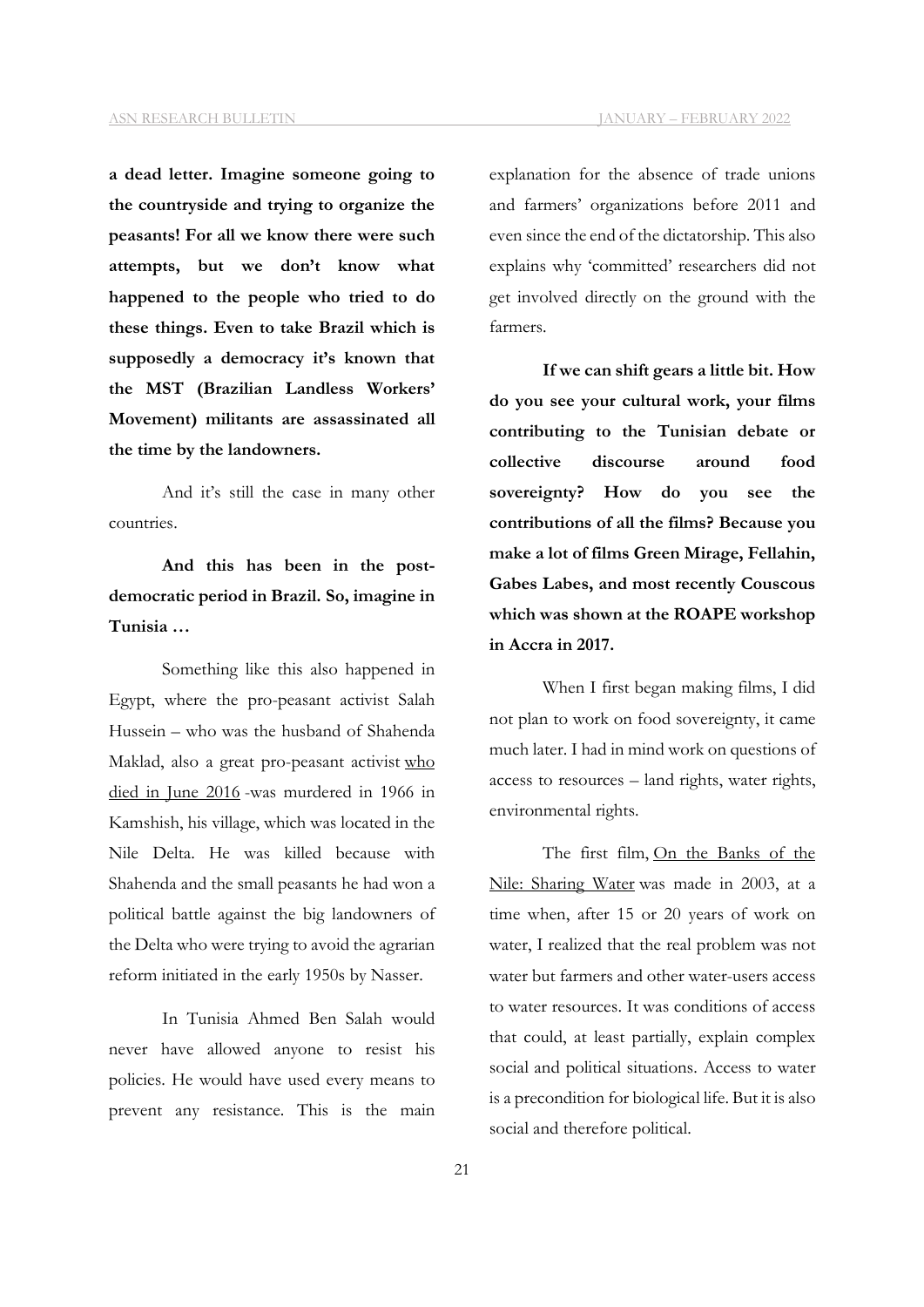So, as I often say, ' came out of the water to see the peasants, to understand the different mechanisms and questions they face, including those related to water access. The main objective was to contribute to the ongoing discussion, and to bear witness to the peasants' difficulties, as well as their social conditions.

*"Documentary films seemed to me an excellent tool of communication and interchange with a public which is very broad compared to academia. Watching a documentary takes an incomparably shorter time than reading a book, or even a scholarly article"*

Of course, all this was not by chance. I did not find myself accidentally lost along Egypt's Nile Valley. I have done nothing, so to speak, by chance, during my career. My research activities have always focused on subjects which I considered, at the moment of my engagement, as causes to be defended. It's my way of engaging. I am not in any political party or movement. I am somewhere in the radical left and that suffices for me as an affiliation.

As far as film-making was concerned, I had felt the need to get out of my role as a researcher publishing for a relatively limited number of more or less specialized publications and readers, and to address those and those who are not necessarily in academia or the university environment. Documentary

films seemed to me an excellent tool of communication and interchange with a public which was very broad compared to academia. Watching a documentary takes an incomparably shorter time than reading a book, or even a scholarly article.

I take advantage of what I believe I know to provoke debate. Water was my specialty. Rural issues too. This knowledge and experience allowed me to have special and close relations with the agricultural world, including peasants and all manner of farmers, and therefore with their living spaces and/or work. These relationships have allowed me to observe the rural space, the activities which go on there, their living and working conditions, the changes underway, as well as ways of organizing rural and agricultural populations. It is, moreover, the privilege of social scientists who choose to be physically and intellectually close to their objects of research and their interlocutors in the field. That's what has always interested me. In any case that's what inspired me in my film Green Mirages (Mirages Verts) that I made in 2012 with my friend, the Egyptian director Nadia Kamel. Basically, I try to do what I can do, using available and accessible means and by mobilizing the 3 or 4 things that I think I know and understand.

I tried to film in Tunisia in 2007 but I quickly realized that the camera represented for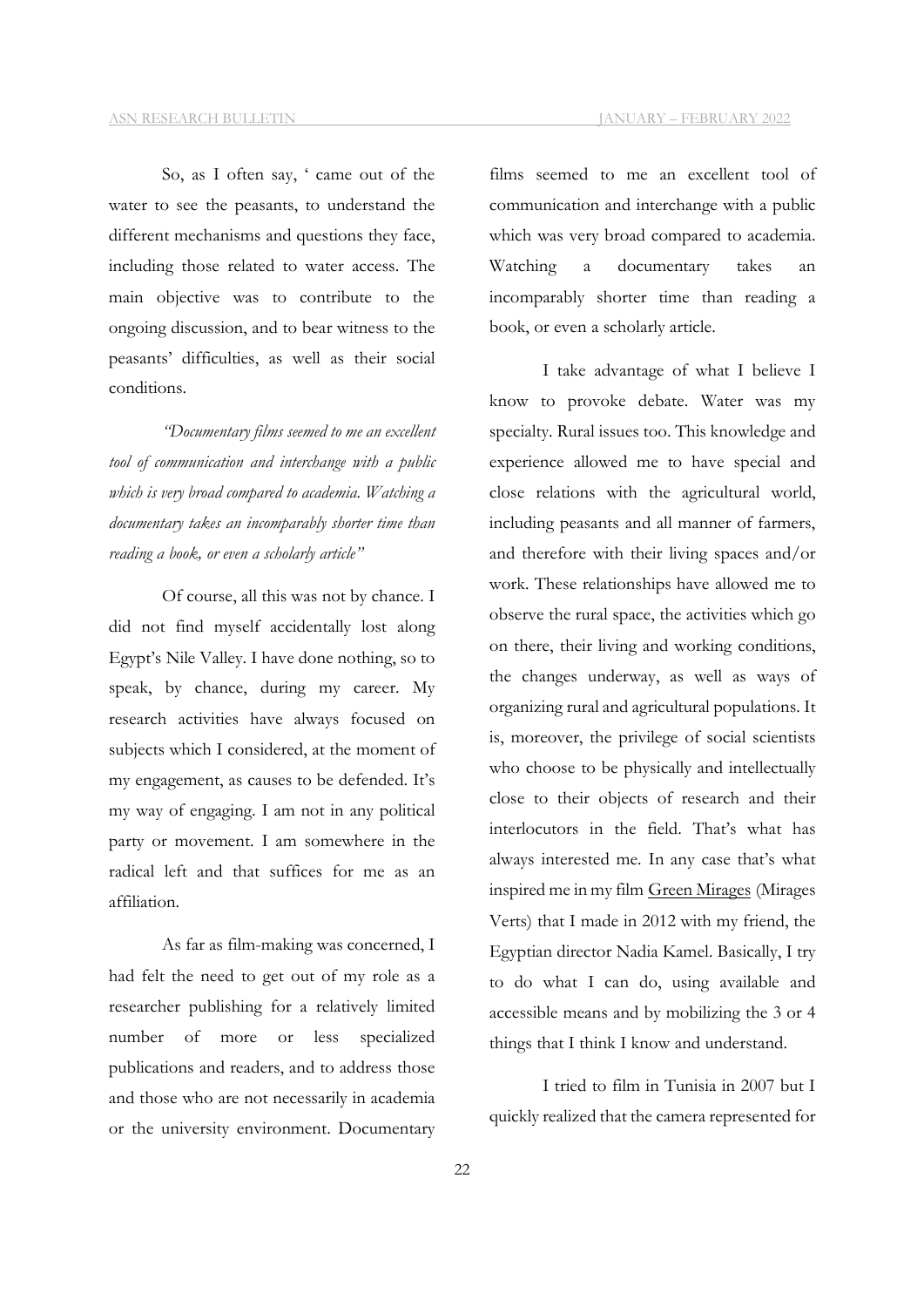the Ben Ali regime a weapon of mass destruction and, in a sense, I agree with this idea. It's terrible what you can do with a camera. In any case, I quickly gave up the idea and I did not take out my camera again until much later for Green Mirages which I shot almost entirely in my village, Demmer, in the country's southeast, where there is no visible police presence.

#### **You were a little protected.**

I have a kind of protection that comes from my family's history, and a bit from my current status as an academic. People have their own perceptions. They do not necessarily see you as you are in reality, but as they want to see you.

*"The film only lasts 45 minutes, but the whole session lasted more than 4 hours. It is there that I understood that engaged films always find their public, and systematically incite debate. That's exactly what I'm looking for"*

In any case, we were able to make the film without too much difficulty. The film criticizes dominant development models, by showing how they are complicit in the destruction and disappearance of an extremely rich local ensemble of know-how, of techniques and technologies, developed over time, through generation after generation, by local populations to adapt to local conditions hazards of natural or non-natural origins, had a success beyond what we could imagine. Demmer is a rocky village perched above the arid mountains of the southeast of the country. It is an open-air museum exhibiting hydraulic skills composed of both physical management of the water through hydraulic engineering (harvest, storage, dikes, earthworks …) and social water management, composed of an extremely rich and complex ensemble of mechanisms for conflict resolution between resource users. Thanks to these riches, Demmer has been able to withstand for centuries the worst conditions, whether permanent or contingent, but could not resist the modern models of development that dispossess people of their last tools of defense and survival.

# **Okay so you were able to show it in Tunis, as well.**

Yes, especially in protected areas like universities. I remember a screening at the University in Tunis in front of dozens of viewers, both teachers and students. The ensuing discussion was one of the richest and most rewarding that I have had since I started making documentaries. The film only lasts 45 minutes, but the whole session lasted more than 4 hours. It is there that I understood that engaged films always find their publics, and

and/or protect themselves against the various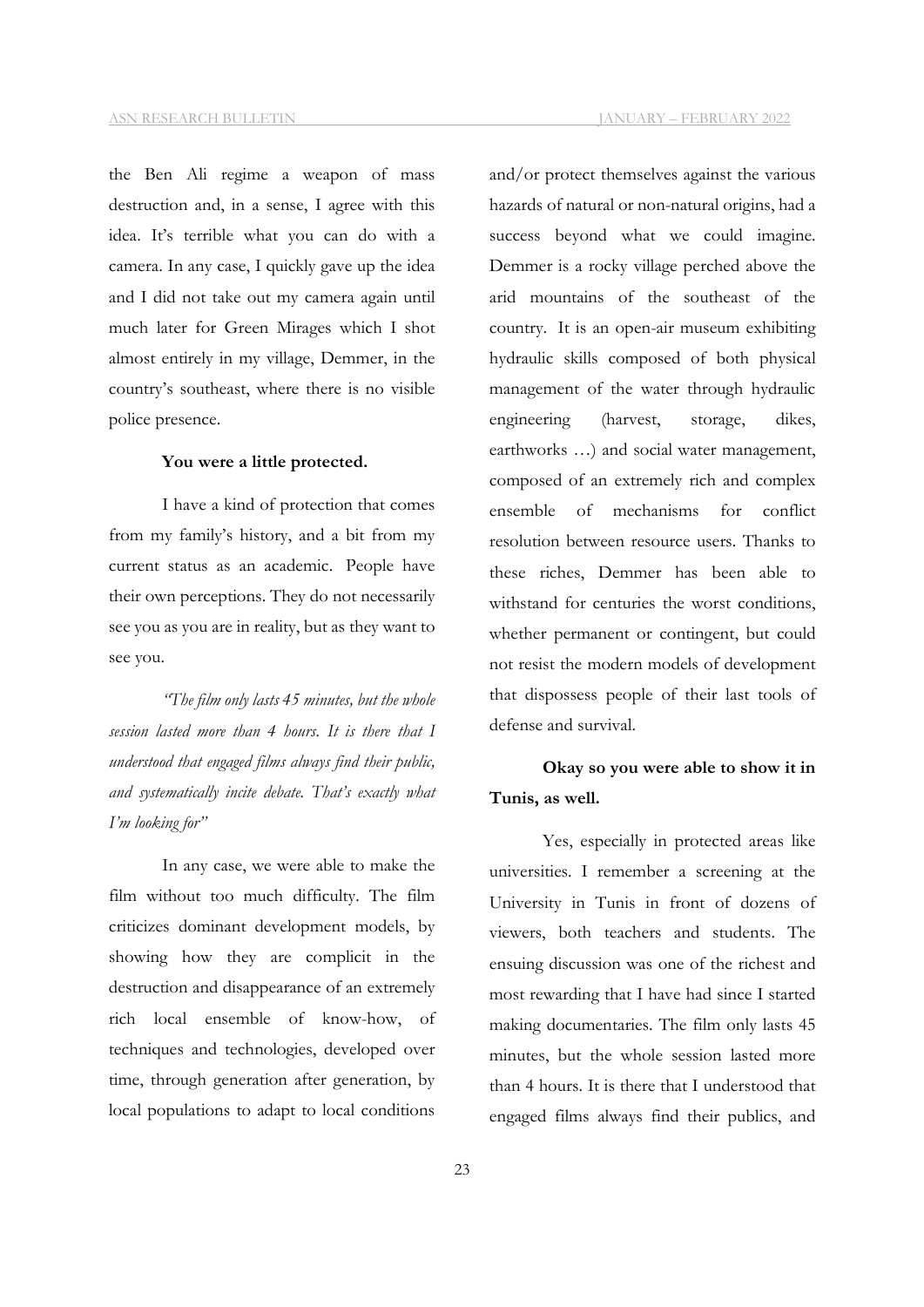systematically incite debate. That's exactly what I'm looking for.

**Before we talk a little bit about Gabès Labess, can you give a little more sense of what the reaction Green Mirages was like from the students?**

The questions and comments of the students who were present at the screening that I was just talking about went beyond the bounds of a strictly academic context. They intervened as citizens who ask questions of substance concerning the choice of agricultural policies, the location of hydraulics, and the immediate or long-term consequences of these policies on the environment. Some commented on the film in technical and artistic terms. Some questions related to my career, my choices and my commitments. An academic who makes movies was something relatively unusual for them and intrigued them. But the most important questions and comments were about development models and their actual or potential consequences. Some questioned me on the substance of my speech and asked me the question that I often heard then and I still hear today, '… But sir, you want us to live like our grandparents?' In fact, I really like this question because it opposes, or juxtaposes, a certain representation of what is modern and what is old or traditional and forces us to repose the recurring question: What is modernity?

**"Why this race? Running forever behind development? Why don't we think more about the very notion of developing? For whom, for what? For growth rates? What is development? What does it mean to develop a country by increasing the number of poor people?"**

During the same discussion, there was another recurring question: 'How to develop the country so as to resist global competition, without technological modernization?' I answered with a series of questions, as I often do: 'Why this race? Running forever behind development? Why don't we think more about the very notion of developing? For whom, for what? For growth rates? What is development? What does it mean to develop a country by increasing the number of poor people?' It is interesting to ask these questions, because people had not considered them.

I told them that Sidi Bouzid was the region that received the most investment between 1990 and 2011. The leading region. It is a region that had an extensive semi-pastoral farming system, and it became in less than 30 years the premier agricultural region of the country. At the same time Sidi Bouzid had been a 'moderately poor' region, in a sense, and I put that in quotation marks, and it is now the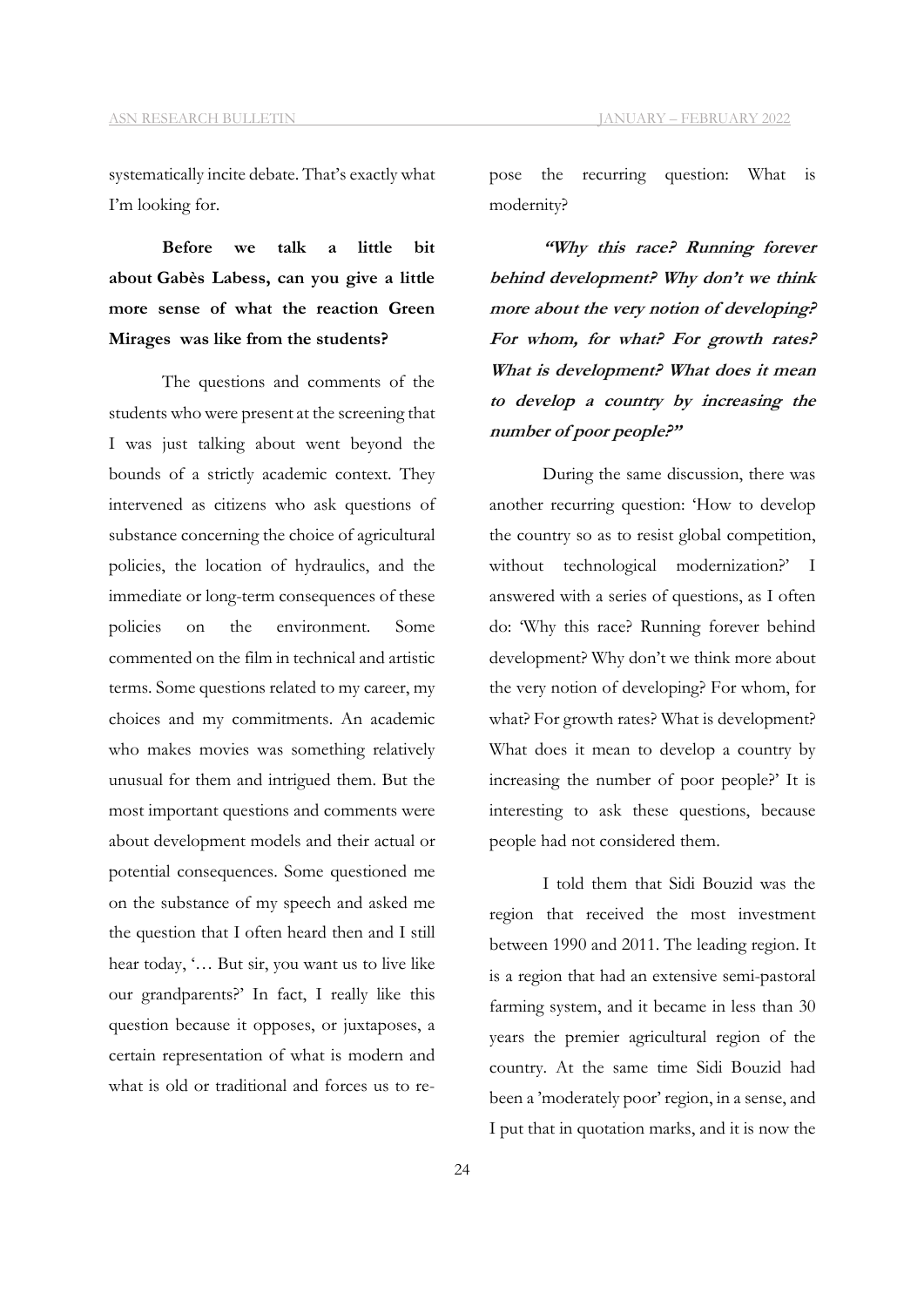fourth poorest region in the country. This is the development which people desire. Regueb, which is part of Sidi Bouzid, looks like California. Regueb is a perfect technical success, an exemplar of the Californian model. The problem is that the local population does not benefit. These are people from Sfax and the Sahel who get rich in Sidi Bouzid, not the people of Sidi Bouzid. Hence the link with the story of Mohamed Bouazizi.

**Moving onto Egypt there was a larger opening for freedom of expression in Egypt, relative to Tunisia. For example, I was shocked when I heard in Egypt there was a Center for Socialist Studies.**

I worked there for a few years. I did interviews in the Egyptian media, including on TV, where I spoke exactly as I speak to you now and in Egyptian, and on national channels. I did an interview about an hour long, about my book *Water in the Middle East* (published in Arabic in Egypt). In Tunisia it would have been just impossible!

But I think that if I did something in all my militant and professional life, which had a totally unexpected effect, it was my documentary Gabes Labess, made in 2014. It's a bit crazy. Something has happened, which is largely related more to the new political context than to the film itself. I really like this movie. For once, for the first time, there was a film

addressing the issue of the environment by placing that issue alongside the dominant development models. I think that Gabes Labess favoured forms of mobilization that did not exist before.

# **And you showed Gabès Labess in Gabès many times?**

Yes, the first screening was in Gabès. In the Cultural Center of Chenini. The Oasis of Chenini, which is a part of Gabes. The first screening was just incredible. I was really very surprised. Over 200 people came. That means there were people waiting, not for my film itself, exactly, because nobody knew me, but they wanted something about the environment. There was demand on the environment, on the environmental issue.

The screening took place as part of a small festival, 'Lights and Color of the Oasis' which is still held in February. It is useful for people to know that I received death threats just before this first screening. I imagine it came from people in the factories – bosses or perhaps people who were naturally afraid for their livelihoods. However, I think that it must have been bosses and businessmen; that seems to me more likely.

**It seems that since 2014 people are really beginning to reject the type of environmentally damaging development**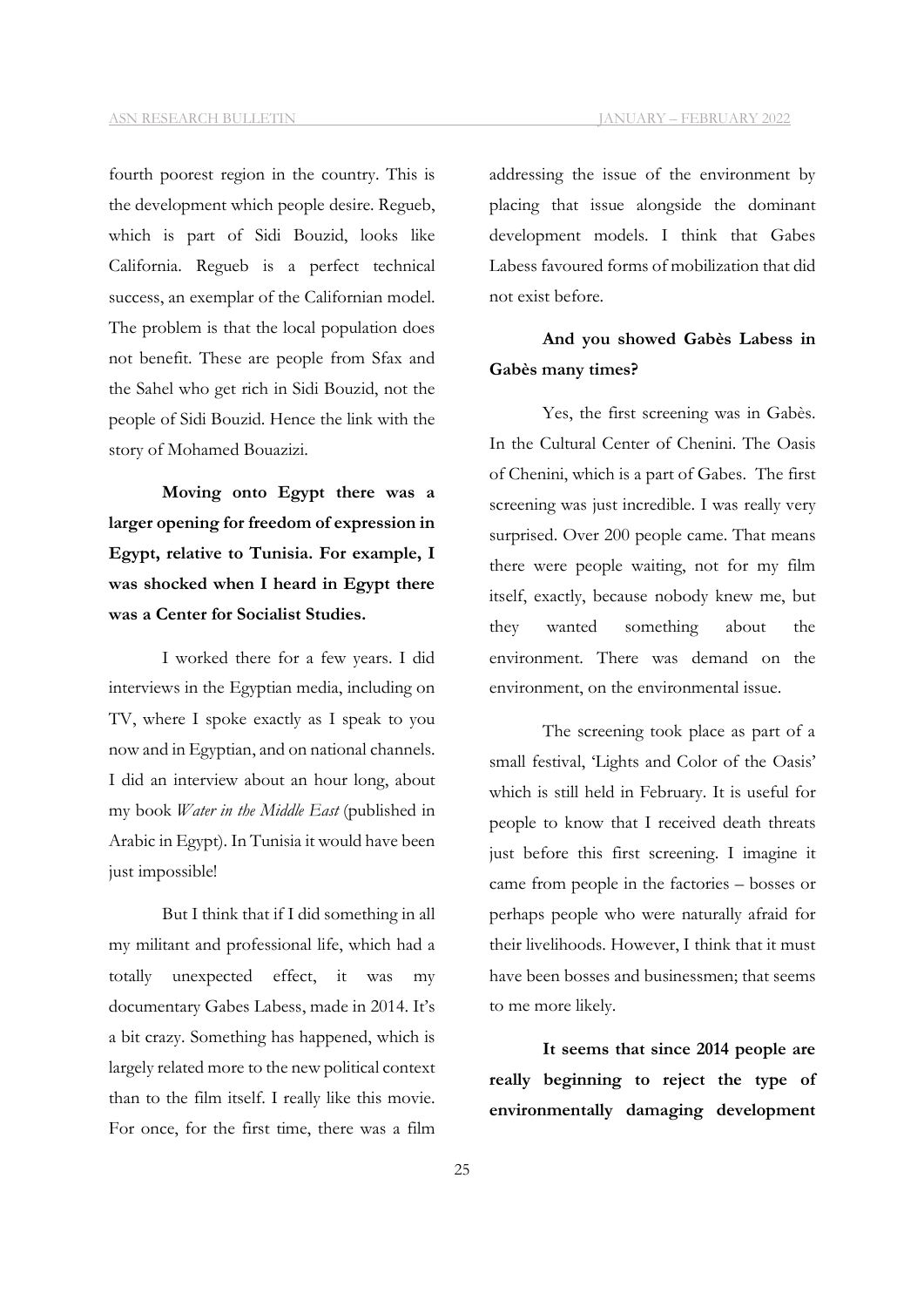# **model, even though there isn't yet an articulated alternative.**

Now people are really debating the question of development models. Sometimes the debate is very rich, and sometimes it's more of a provocation or challenge. Today, the debate is unquestionably touching on fundamental questions: 'What do we do with water?', 'What do we do with the earth?', 'What do we do with our natural resources?', 'What do we do with oil?', 'What do we do with phosphate?'…The demonstrations in El Kamour, the strikes around the phosphate in Kasserine, Redeyef and so forth. The movements around the environment in Gabès, Sfax and Kerkennah. Closing chemical plants, shutting down the road, stopping the oil pipeline – these are actions. But what is behind them? I think there we find the debate on the development model. When the people of El Kamour say 'We want our share of oil revenues', they are speaking of development models.

**I've been in Tunis while you have been distributing and showing Couscous, which touches on food sovereignty. Even if it does not explicitly put forth a different development model, it nevertheless centers a different form of development as something people need to look at. Do you** 

## **think this is part of why people are so receptive?**

Yes, that explains at least part of the good reception of Couscous. The film does not directly address the issue of development models, but it says that there is something that does not work in the current system. The peasants who appear in the film say so clearly, and they go further by explaining the causes of the various difficulties they encounter. By giving the floor to female and male peasants who express themselves with great clarity and precision and exhibit a real political awareness of the complex mechanisms which explain their difficulties, the film speaks directly to people, beyond their educations, opinions, social backgrounds and trades. This is why they are very receptive both to the film and to the central idea it conveys, the idea of food sovereignty as a political alternative and as a fundamental requirement.

The advantage for the movie Couscous has been that the debate had already been opened. The movie came as an additional document to enrich the debate and cast upon it a specific kind of light. There were already people sitting around the table, discussing, and I brought them something new. What surprised me most has been the overall positive reaction to the film. The debate is constantly revived, as it expands, as new people of diverse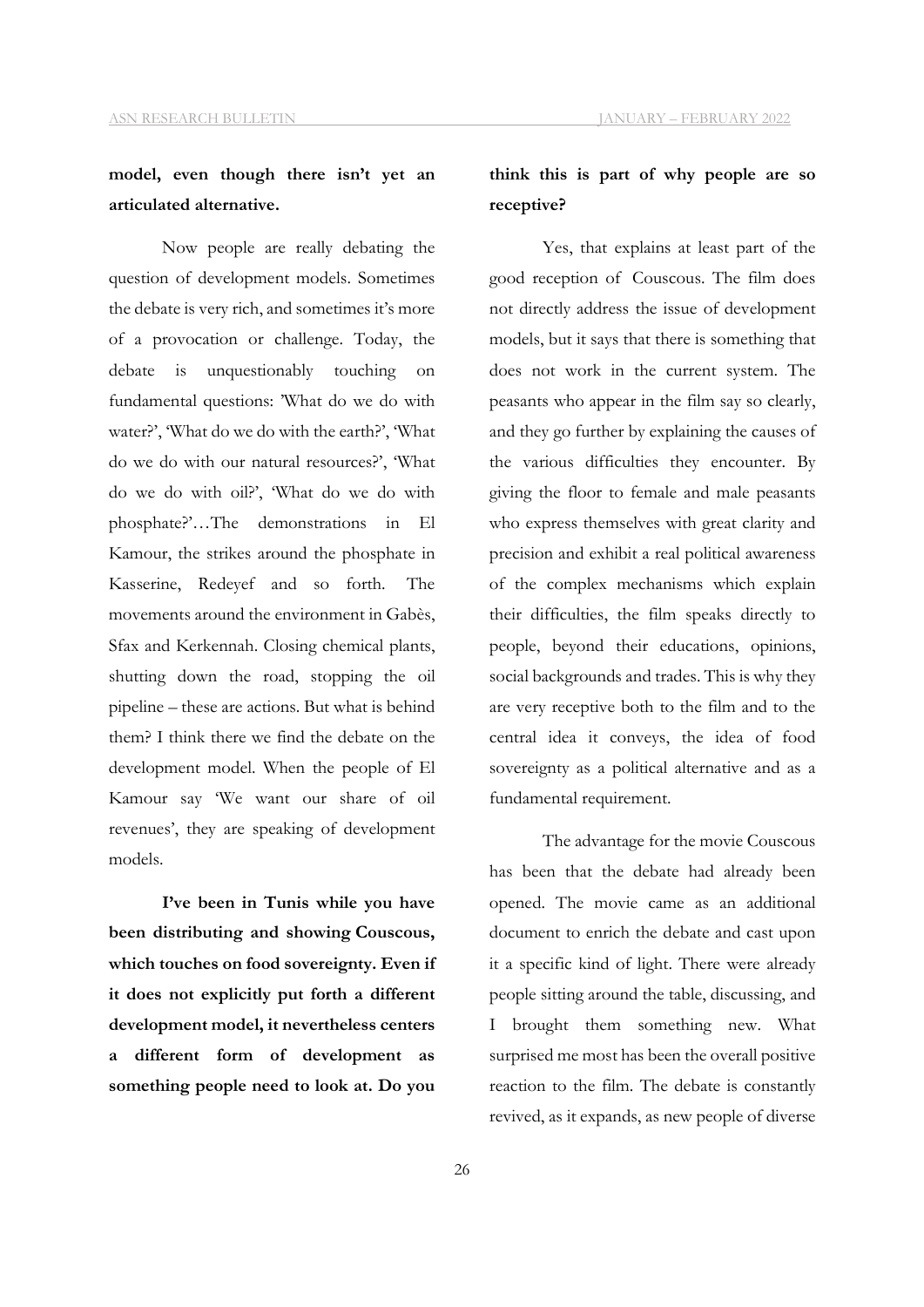social origins engage for the first time. Recently, a journalist I interviewed said, 'What, for you, is a *fellah*? How is it useful to society?' These two questions can be considered extremely simple, or even simplistic. Their significance stems from the fact that many people thought they had already been bypassed, considering farmers part of the past, and that their contemporary usefulness is almost nil. The film says the opposite and it's always productive to shake up frozen ideas.

Politically, people have started to know me since 2014. They know that I make movies. Some subscribe to my blog, which has about four thousand subscribers, of whom more than 90 percent are probably Tunisian. So, when I announce a new movie, it's known pretty quickly. Of course, my name attracts people, and I am very happy. But I also think that those who already knew my other films came to see Couscous with a fairly positive preconception. That, in part, explains why the movie Couscous received a much wider reception than the other films.

The film is not yet available online. People have seen it in theaters during the Carthage Film Days: three screenings, three different rooms, three full rooms. One must note that Tunis's theaters average around 400 seats. During that event there was also radio, TV, the press, and of course social networks and electronic newspapers which, in fact, offered coverage to Couscous, whereas the other films had not benefited from such visibility. It makes a fundamental difference.

Obviously, the movie Couscous did not initiate the debates on food sovereignty. There have already been many other events and actions around this broad issue whether they have occurred under the concept of food sovereignty or not. But it seems to me that the film has given some visibility and some new impetus to these discussions. It's the magic of cinema that escapes the director completely.

**I know you've shown the film to not just general audience but also agricultural schools in certain places. Can you talk a little bit about the Q&A sessions, the reception to the film both in general but also especially how the agricultural and agronomy students have reacted to it?**

It is exciting to discuss food sovereignty and agricultural policies with agronomy students. Some students say to me, 'But, sir, how would we be useful, with the training we have, if the current model is not good?' These are young people who are in the process of obtaining their engineering degrees and who have a fairly solid technical background. They are generally even more challenged when I provoke them deliberately by suggesting that a large portion of the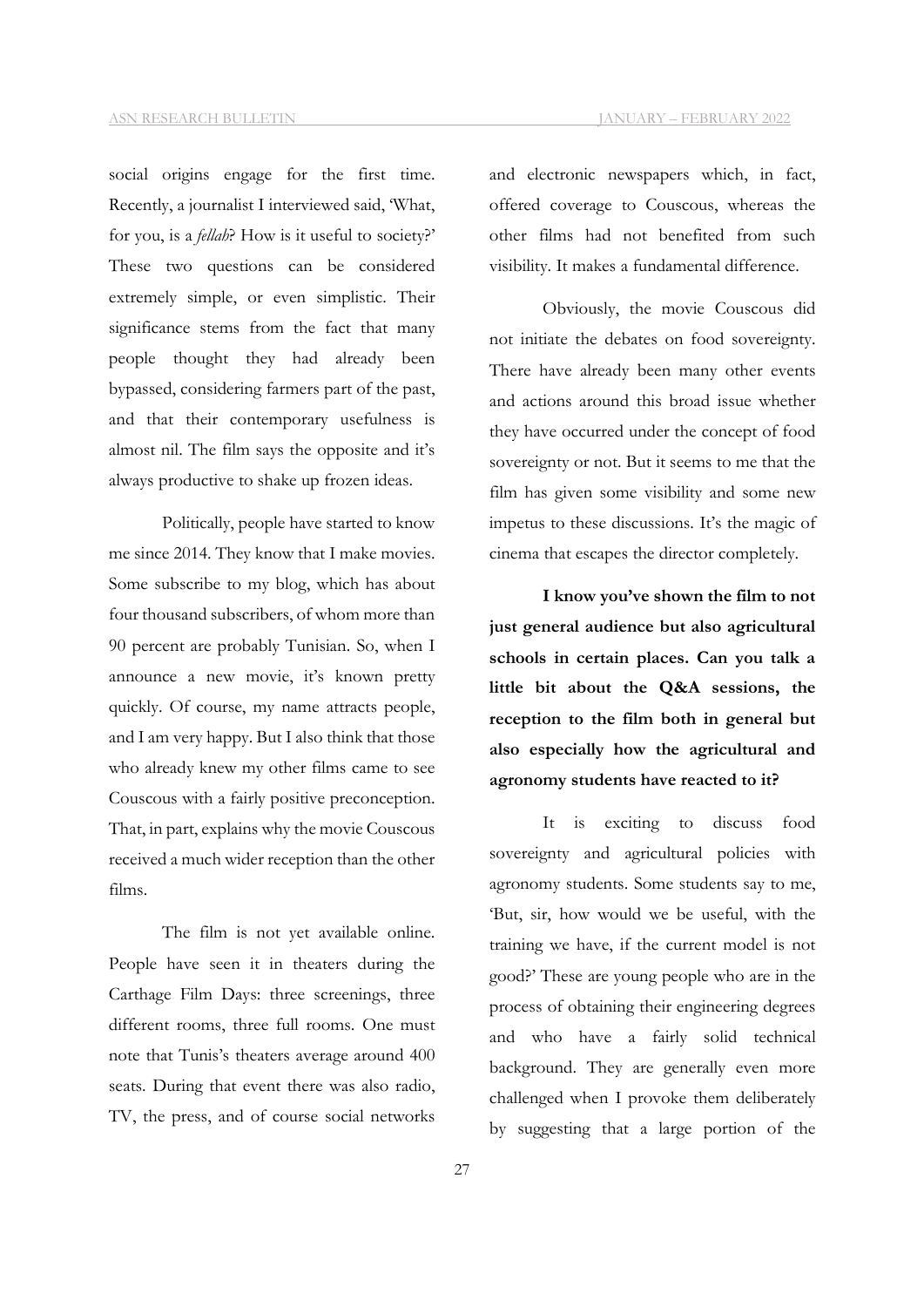problems we are debating is due to the work of the experts who design the policies which are adopted, and who know nothing outside their specialties.

If you ask experts what to do to solve the problem of lack of water somewhere, they are likely to answer that it is necessary to build a dam or dig a borehole. A technical answer to a political problem. This is what students learn in Tunisian agricultural schools. Therefore, their reactions to my provocation are related to their current and future social status and their schooling. But as I went through these schools, too, from high school to engineering school, I could talk to agronomy students, using their languages and their tools.

**"I say to these future technicians that the problem comes from our training and that we must question not only our individual training, but the whole system that trains future decision-makers. I tell them that I had to re-educate myself"**

So, to answer their questions about their future and their roles after school, when they have the engineering degree in their pocket, I tell them a bit about my state of mind at the end of my studies, where they are today. I tell them that if, when I left engineering school, I was given the keys to the Ministry of Agriculture, I would have erased everything old to create something beautiful, modern, impressive with big modern machinery, chemical fertilizers, pesticides. I would have installed a new California on Tunisian soil. It is this dream of technical modernity that I learned at school without any perspective and without any analytical ability to think otherwise. In these schools, the social sciences were totally absent, and this is obviously not a coincidence. The function of these schools in Tunisia is to train technicians, not citizens. Unfortunately, this model is becoming widespread and affecting the entire education system, including in many countries of the North with specializations increasingly narrow and closed to any other knowledge. So, I say to these future technicians that the problem comes from our training and that we must question not only our individual training, but the whole system that trains future decisionmakers. I tell them that I had to re-educate myself to free myself from the training that the engineering school had imposed on me.

# **Do you discuss agro-ecology with them?**

Yes of course. When I went to these schools – and I have done three so  $far - I$ initially went with the idea of not addressing technical issues because they know more than me and that would prevent productive discussion. I just wanted to tell them this: 'Listen! You have been deprived of tools for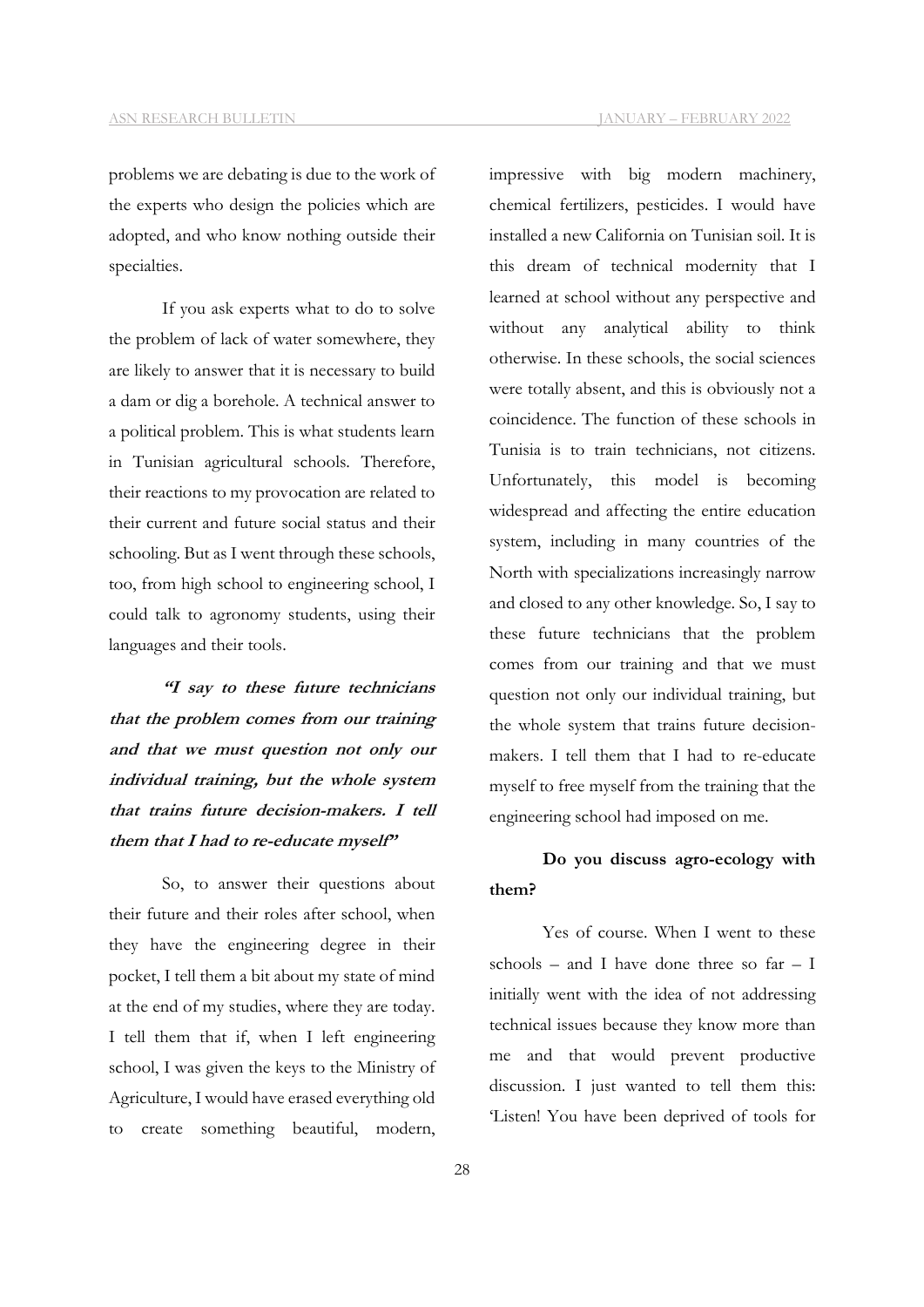reflection, you have been deprived of social sciences, political science, history, debates on the model of development, debates on liberalism, and basic knowledge about the major currents of thoughts: What is capitalism? What is Marxism? What is right? …' This is knowledge that is needed in order to have the foundation to better analyze and appreciate the situations that they will inevitably encounter in their professional life and, if necessary, bring the right answers. My challenge was to tell them that we cannot answer the big questions and the big current challenges concerning development and ecological problems by having a strictly technical approach and without calling on other knowledges and especially the social sciences.

**Have any of these students, that you know of, returned to the debates from the 1980s? I know the Arab world in general and Tunisia especially had an exceptionally rich debate about alternative technologies, particularly in the agricultural sector, which were less energy intense and less polluting – has this happened, or perhaps it is something that will develop in the future?**

These debates, which you mention, date from the 1970s and 1980s at a time when rural studies were still relatively important and where the discussion focused on the choices

between the development of agriculture or the orientation towards what was called industrializing industry, the economic liberalization which occurred from the mid-1980s contributed to the extinction of these debates. As a result, rural research gradually gave way to urban research. The debate simply changed. But I have seen the return of these debates since the food crisis of 2007-2008.

I recently received a letter from a young student who is about to finish her studies as an agricultural engineer at a Tunisian school. She wants to undertake a doctoral thesis on 'the evolution of agricultural technologies and their perceptions by small Tunisian farmers.' Roughly, she is posing the question of whether and how small Tunisian farmers adapt to new agricultural technologies and to what extent they adopt them. This specific question was asked by another student during the debate we had in their school. I remember answering that a small farmer can die if – to replace a plow he has just broken – he does not find the right plow suited to his terrain and his own material and social conditions. He can disappear simply because without the good plow, he cannot work his land. I added that the issue of adaptability and adaptation is a complex issue that does not just answer financial or technical criteria.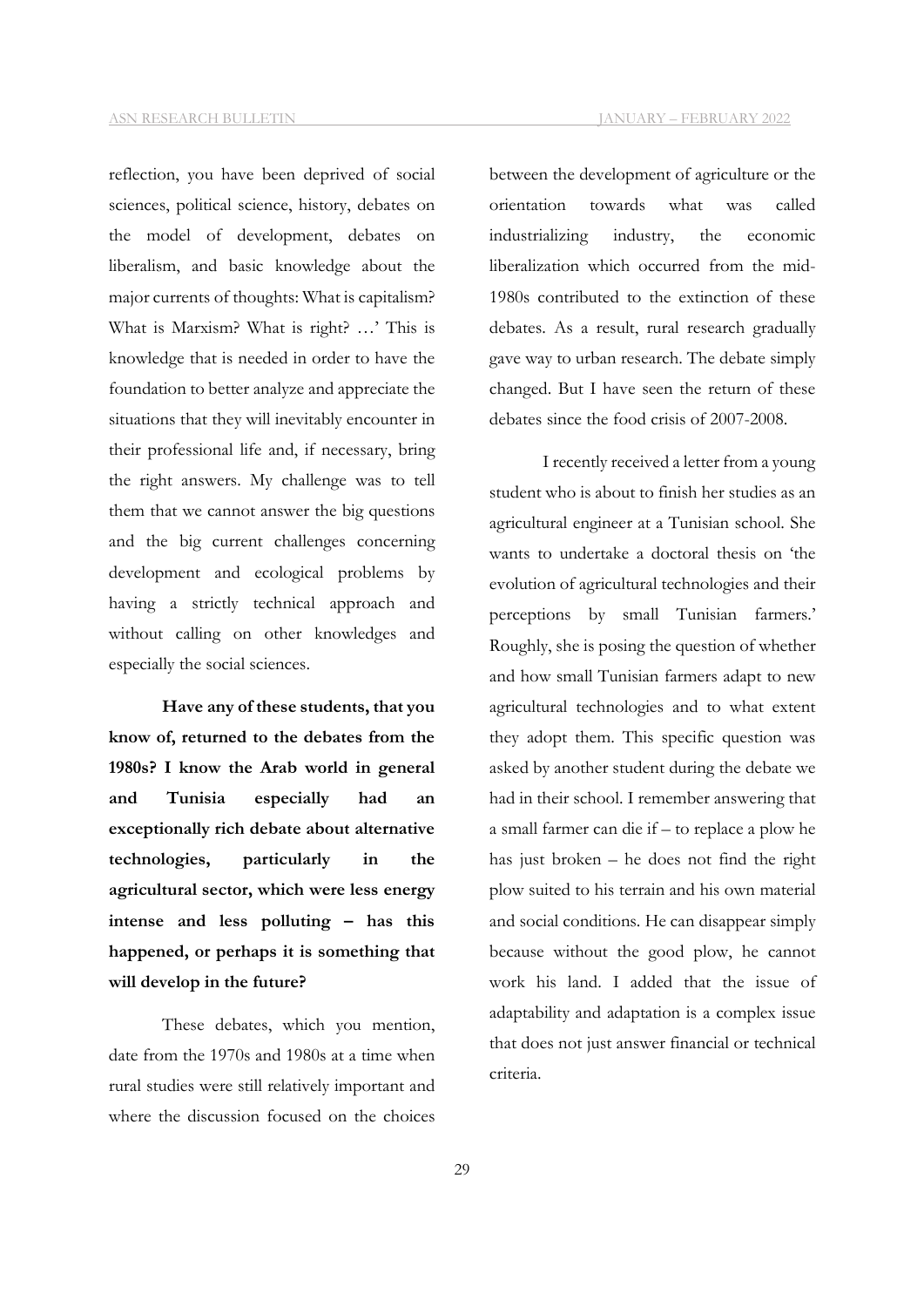Another question that often comes up, and not only in agronomy schools, is 'Can small farmers feed humanity?' This is a very serious question that cannot be answered with a simple 'Yes.' The world's population has reached seven to eight billion people. Can small farmers feed them?

Obviously my answer is yes. But for that the peasants must be able to control the market and production. In other words, it will be necessary to leave the current dominant model. It will be necessary to change everything that now exists and move to a peasant agricultural model whose objective is to feed humanity instead of the enrichment of some. In short, we must take our leave from this liberal and capitalist agriculture to return to peasant agriculture. Today the peasantry no longer live exclusively from the land, their work and their functions are devalued, and they are increasingly marginalized and progressively excluded from the agricultural sector. In these circumstances, no one can say that the peasants alone can ensure the sufficient food for all humanity. It's just not possible.

**And it is almost impossible to imagine a neoliberal or even statecapitalist regime to be interested in devolving power to the poorest people in society.**

Or even feeding people. They don't care.

**They care about neither. Technically it is possible to shift the existing system, but we can't see it. So maybe this leads to the last question. Habib, now you have an organization, the Observatory of Food Sovereignty and Environment (OSAE), what kind of work is it doing, how do you see it contributing to the debate around food sovereignty, and how do you see it moving forward?**

I was at the founding of the Observatory of Food Sovereignty and Environment OSAE, but I am not alone since we are four founding members (Nada Trigui, Amine Slem, Adnen Ben Haj and myself) and therefore accountable for the association. I think that the debates since 2011 have been too political, and do not usually rely on accurate and verifiable knowledge and data.

In addition, social science research on issues such as food sovereignty, peasant issues and the environment is very limited and poor. The few researchers working on these subjects publish in foreign languages and rarely in Arabic and even less in local dialects. As a result, they are seldom read and discussed since people do not know them, and they do not know their work, which is almost never discussed publicly outside research